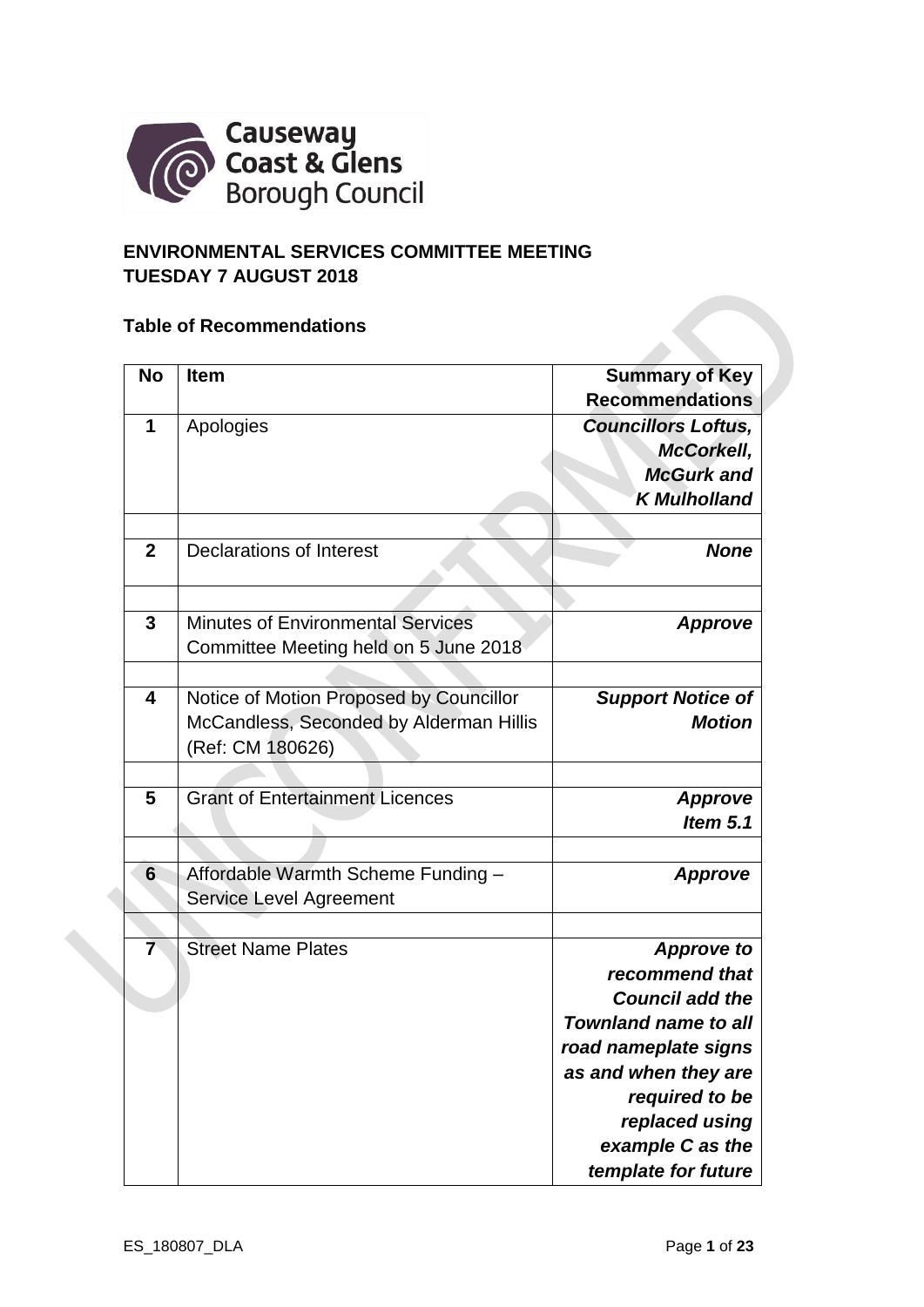|    |                                                                                                                                                               | road nameplate<br>signage                                                                                           |
|----|---------------------------------------------------------------------------------------------------------------------------------------------------------------|---------------------------------------------------------------------------------------------------------------------|
|    |                                                                                                                                                               |                                                                                                                     |
| 8  | <b>Amusement Permit Renewals</b>                                                                                                                              | <b>For Information</b>                                                                                              |
| 9  | Approval of Premises as a location for Civil<br>Marriage                                                                                                      | <b>For Information</b>                                                                                              |
| 10 | Approval of Premises as a location for Civil<br>Partnership                                                                                                   | <b>For Information</b>                                                                                              |
| 11 | <b>Entertainment Licence Renewals</b>                                                                                                                         | <b>For Information</b>                                                                                              |
| 12 | <b>Liquor Licences</b>                                                                                                                                        | <b>For Information</b>                                                                                              |
| 13 | <b>Petroleum Spirit Licence Renewals</b>                                                                                                                      | <b>For Information</b>                                                                                              |
|    | Prohibition or Restriction of Use of Public<br>14<br><b>Roads: Special Events</b>                                                                             | <b>For Information</b><br>Date and times of<br>prohibition or<br>restriction to be<br>included in future<br>reports |
| 15 | <b>Licences under Delegated Authority</b>                                                                                                                     | <b>For Information</b>                                                                                              |
|    | <b>Consultation to Review the Current</b><br>16<br><b>Criminal Legislation Framework to Tackle</b><br>Anti-Social Behaviour (including On Street<br>Drinking) | <b>For Information</b>                                                                                              |
|    | 17 <sub>2</sub><br>Public Health Agency - Confirmation of<br><b>Funding 2018-19</b>                                                                           | <b>For Information</b>                                                                                              |
|    | <b>Concessionary Trading Within Council</b><br>18<br><b>Estate</b>                                                                                            | <b>For Information</b>                                                                                              |
| 19 | Matters for Reporting to Partnership Panel<br>(Local Government side)                                                                                         | <b>None</b>                                                                                                         |
| 20 | Correspondence                                                                                                                                                | <b>None</b>                                                                                                         |
|    |                                                                                                                                                               |                                                                                                                     |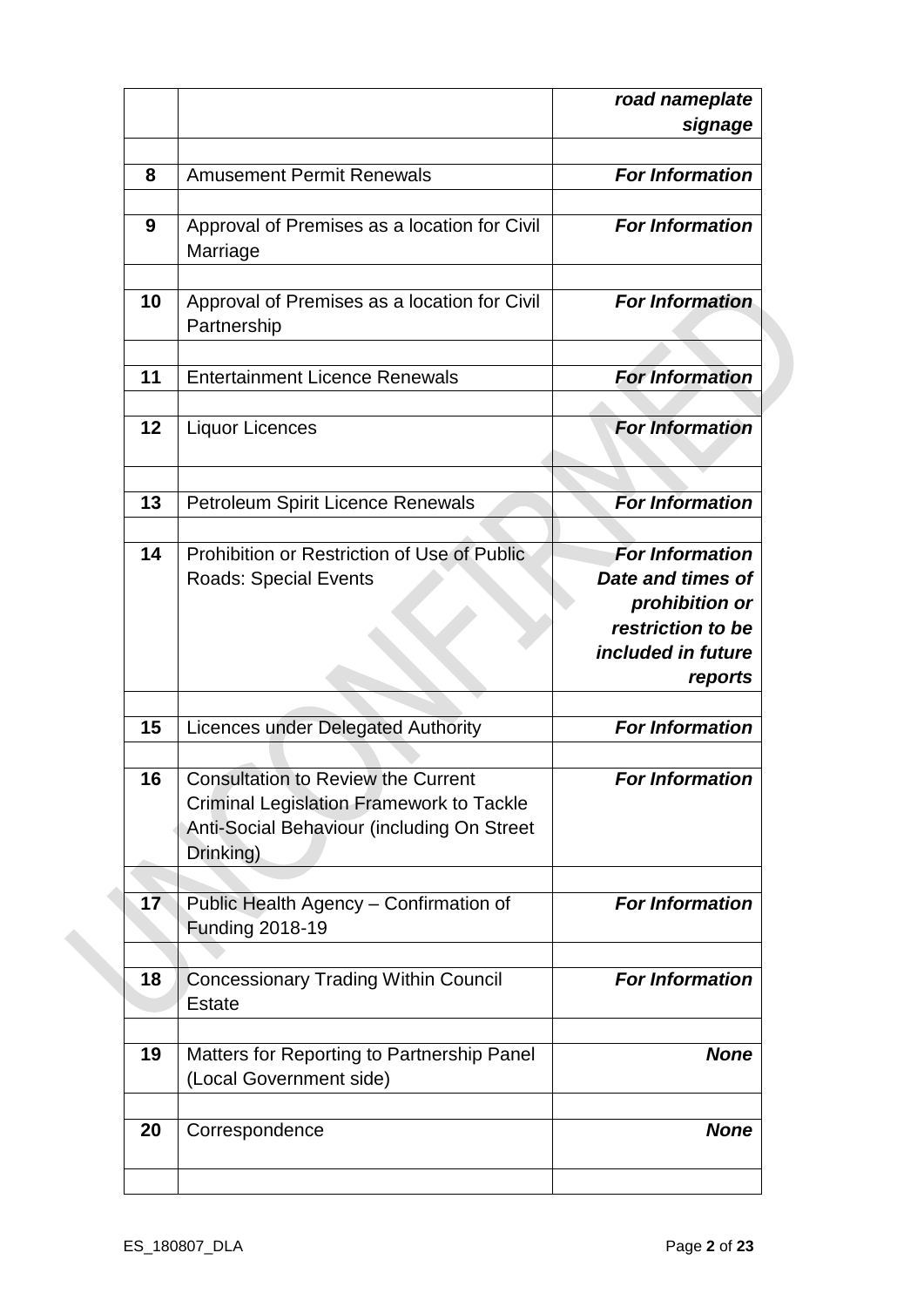| 21 | Notice of Motion Proposed by Councillor A                                          | <b>Support Notice of</b>  |
|----|------------------------------------------------------------------------------------|---------------------------|
|    | Mulholland, Seconded by Councillor MA                                              | <b>Motion</b>             |
|    | McKillop (Ref: CM 180522)                                                          | <b>Recycling and</b>      |
|    |                                                                                    | <b>Resources Officers</b> |
|    |                                                                                    | to attend next            |
|    |                                                                                    | <b>Environmental</b>      |
|    |                                                                                    | <b>Services Meeting</b>   |
|    |                                                                                    |                           |
| 22 | Standby Fixed Generator Installation -                                             | <b>Withdrawn from</b>     |
|    | Cloonavin and Mobile Generator for                                                 | <b>Agenda</b>             |
|    | <b>Business Continuity &amp; Emergency</b>                                         |                           |
|    | Response to serve other Council Facilities                                         |                           |
|    |                                                                                    |                           |
| 23 | <b>Car Park Service Delivery</b>                                                   | <b>Approve</b>            |
|    |                                                                                    |                           |
| 24 | North West Region Waste Management                                                 | <b>For Information</b>    |
|    | <b>Group Joint Committee Minutes</b>                                               |                           |
|    |                                                                                    |                           |
| 25 | Update on Lands at Drumaduff Road,                                                 | <b>For Information</b>    |
|    | Limavady                                                                           |                           |
|    |                                                                                    |                           |
| 26 | Any Other Relevant Business (notified in<br>accordance with Standing Order 12 (o)) | <b>None</b>               |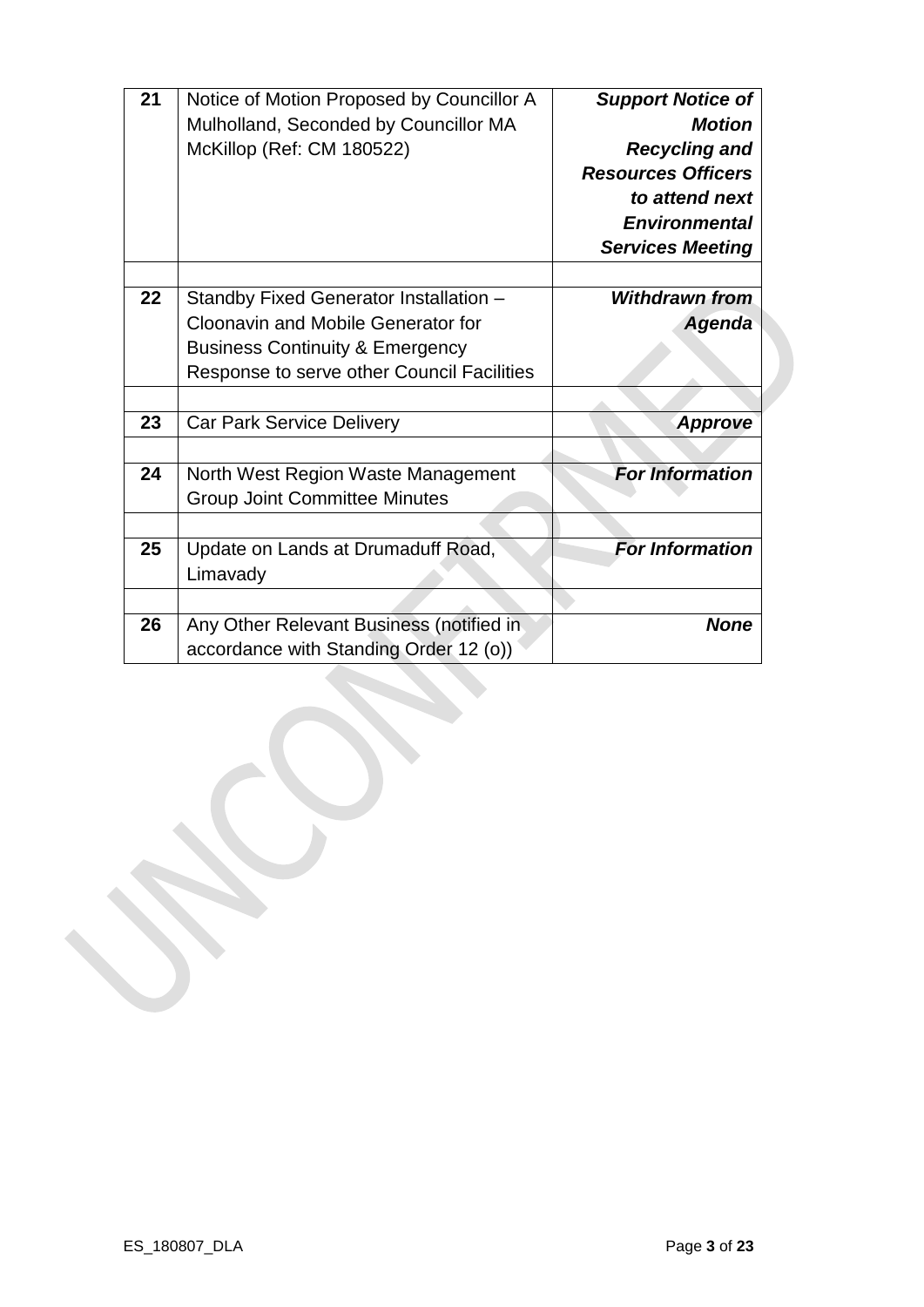# **MINUTES OF THE PROCEEDINGS OF THE MEETING OF THE ENVIRONMENTAL SERVICES COMMITTEE IN CIVIC HEADQUARTERS, COLERAINE ON TUESDAY 7 AUGUST 2018 AT 7:00 PM**

| In the Chair:                                   | <b>Councillor Finlay</b><br><b>Councillor Hunter</b>                                                                                                                                                                                        |
|-------------------------------------------------|---------------------------------------------------------------------------------------------------------------------------------------------------------------------------------------------------------------------------------------------|
| <b>Members Present:</b>                         | Aldermen: Campbell, Cole and King<br>Councillors: Douglas, Holmes, Knight-McQuillan,<br>McLaughlin, MA McKillop, McLean, A Mulholland,<br><b>Watton and Wilson</b>                                                                          |
| <b>Officers Present:</b>                        | A McPeake, Director of Environmental Services<br>B Edgar, Head of Health and Built Environment<br>J Richardson, Head of Capital Works and<br>Infrastructure<br>T Vauls, Car Parks Manager<br>D Allen, Committee and Member Services Officer |
| <b>Non Committee</b><br><b>Members Present:</b> | <b>Councillor McCandless</b>                                                                                                                                                                                                                |
| In Attendance:                                  | Press (1 No)                                                                                                                                                                                                                                |

### **SUBSTITUTIONS**

Councillor Knight-McQuillan replaced Councillor McCorkell and Councillor A Mulholland replaced Councillor Loftus for the transaction of business for the evening.

# **1. APOLOGIES**

Apologies were recorded for Councillors Loftus, McCorkell, McGurk and K Mulholland.

### **2. DECLARATIONS OF INTEREST**

There were not Declarations of Interest recorded.

# **3. MINUTES OF ENVIRONMENTAL SERVICES COMMITTEE MEETING HELD TUESDAY 5 JUNE 2018**

Summary minute previously circulated.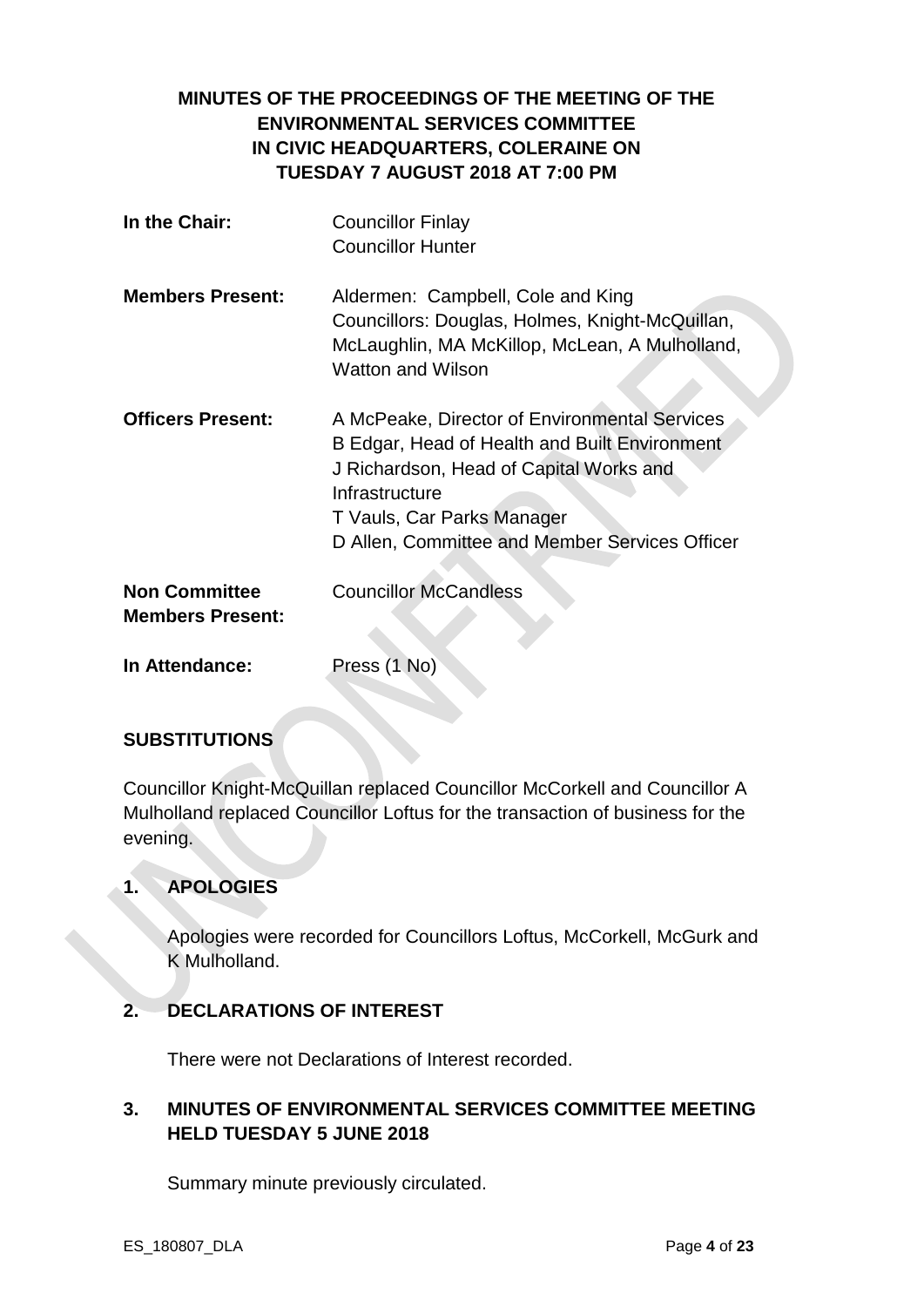The Minutes of the above meeting were adopted at the Council Meeting held on Tuesday 26 June 2018.

**AGREED** - to change the Order of Business, Notice of Motion proposed by Councillor McCandless and seconded by Alderman Hills to be taken before Grant of Entertainment Licences.

# **4**. **NOTICE OF MOTION PROPOSED BY COUNCILLOR MCCANDLESS, SECONDED BY ALDERMAN HILLIS (REF: CM 180626)**

Councillor McCandless spoke in support of his Notice of Motion and proposed it accordingly.

*'The Children's Funeral Fund was launched by the Prime Minister Theresa May in April 2018 thereby bringing England into line with Wales. The fund has been introduced into Scotland in May 2018.*

*Basically adopting this fund means that grieving parents will no longer have the financial pressure of meeting the costs of burials or cremations and the fee will be met by Government funding in Wales England and Scotland.*

*Unfortunately we have no functioning executive in Northern Ireland so realistically we would be unable at present to achieve this aim and there is no indication on the immediate horizon of any return, however we should still forward the sentiment of this Notice of Motion to the Department for Communities to lobby for this cause and be ready to be presented for consideration by incoming Ministers.*

*To that end I would propose that we in Causeway Coast and Glens Borough Council follow the example set in other Councils in Northern Ireland by waiving, at this stage, the associated costs of opening a grave for children under the age of 18 in this Borough in any Council controlled cemeteries. This is the least we can do as a gesture to stand alongside the bereaved families at the most painful moment in their lives and demonstrate our support for them in a practical manner.'*

Councillor McCandless read out a prepared statement.

*'Due to the lack of a functioning Executive in Northern Ireland and no imminent sign of any return to Stormont we are unable to achieve this parity with the rest of the U.K. However, we should still register the sentiment of this from this Council to the secretary for the Department of Communities.*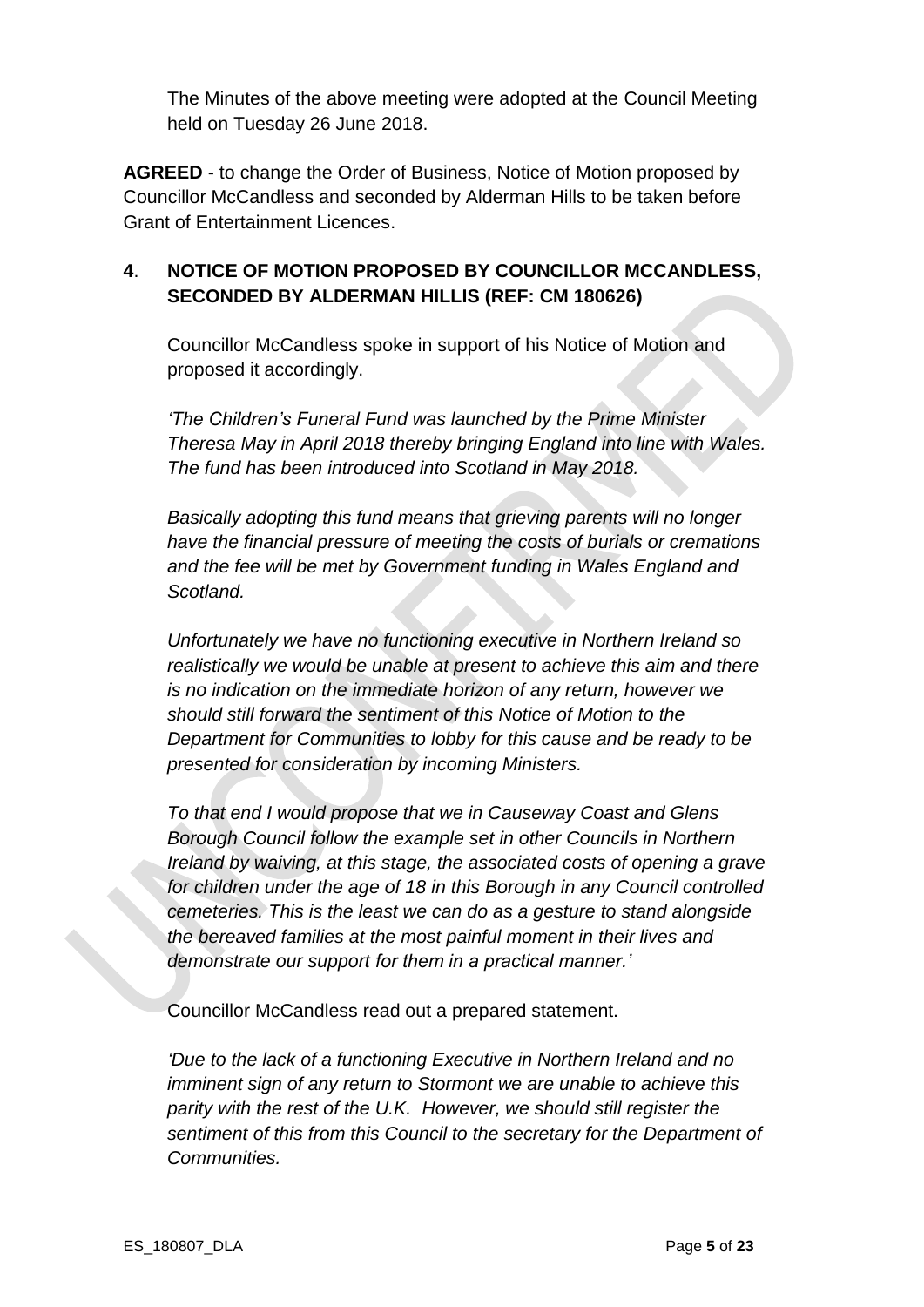*Representation has already been made to the Permanent Secretary for Department of Communities Leo O'Reilly, for this matter to be raised at Government level and to my knowledge no new legislation is required to progress the matter here in Northern Ireland to bring us in line with England Scotland and Wales.*

*The fact that we don't have a fully functioning Executive at Stormont should not prevent us from alleviating some of the financial burden parents face at this deeply disturbing time by waiving any associated council costs for any child under the age of 18.*

*We all have had experience of either a close family member, relative or friend who has had to endure the awful pain of the death of a child. It is a pain which is more than flesh and blood can bear and no amount of time will ever truly heal this pain.*

In that period where parents are experiencing the raw gut wrenching *emotion of the death of a child, it is not right that grieving parents should have to be concerned about where they will find the money for funeral costs for a child they had hoped to see grow into adulthood.*

*We as Councillors can demonstrate care, compassion and concern to our citizens who are affected by this traumatic event which is against life's natural order and when the parents are experiencing feelings of hopelessness and horror.'*

Proposed by Councillor McCandless Seconded by Councillor Wilson and

**AGREED** – to recommend that Council support the Notice of Motion.

# **5. GRANT OF ENTERTAINMENT LICENCES**

# **5.1 The Local Government Miscellaneous Provisions (NI) Order 1985**

**Variation of Annual Indoor Entertainments Licence**

| <b>Premises:</b>    | Ballymoney High School, 17 Garryduff Road,<br><b>Ballymoney</b>        |
|---------------------|------------------------------------------------------------------------|
| <b>Application:</b> | Variation of annual indoor entertainments licence<br>to include Sunday |
|                     | Days and times on which it is applied to provide<br>entertainment:     |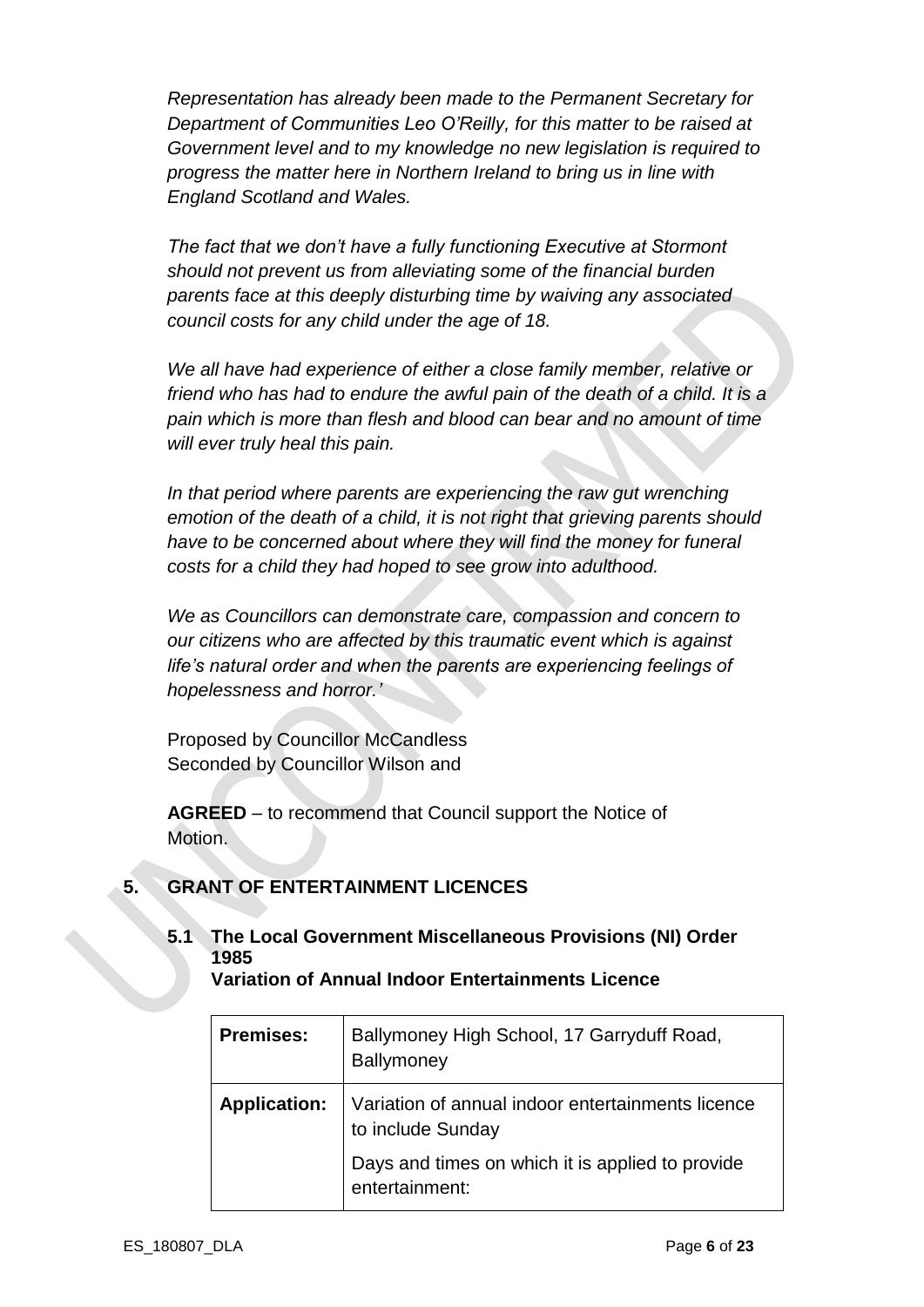**It is recommended** to grant a variation of Entertainment Licence subject to compliance with any recommendations of the Councils licensing department.

Proposed by Councillor McLean Seconded by Alderman King and

**AGREED** – to recommend that Council approve recommendations therein at Item 5.1.

# **6. AFFORDABLE WARMTH SCHEME FUNDING – SERVICE LEVEL AGREEMENT**

Report circulated.

Members will be aware from previous reports that Councils work in partnership with the Northern Ireland Housing Executive to deliver the Affordable Warmth Scheme on behalf of the Department for Communities to help address fuel poverty and improve thermal comfort of low income households across Northern Ireland.

The Department in correspondence dated 11 June and revised 2 July the level of funding and number of referrals to be made by Council to the NIHE for the period 1 April 2018 - 31 March 2019 as follows:

| <b>Period</b> | <b>Number of Referrals/</b> | <b>Total Referrals</b> |
|---------------|-----------------------------|------------------------|
|               | month                       |                        |
| April-May     | 25                          | 50                     |
| June          | 17                          | 17                     |
| July-March    | 30                          | 270                    |
| <b>Total</b>  |                             | 337                    |

The level of funding to be received is £68.780.00. This is a reduction of £4525 from the previous year, but is offset by a reduction of 69 fewer referrals to be made within the period. Nevertheless, this will necessitate a reduction in the resources deployed to implement the scheme. It should be noted that the Department for Communities (DfC) are currently reviewing the delivery model for the scheme and that the existing arrangements will remain in place for the current financial year.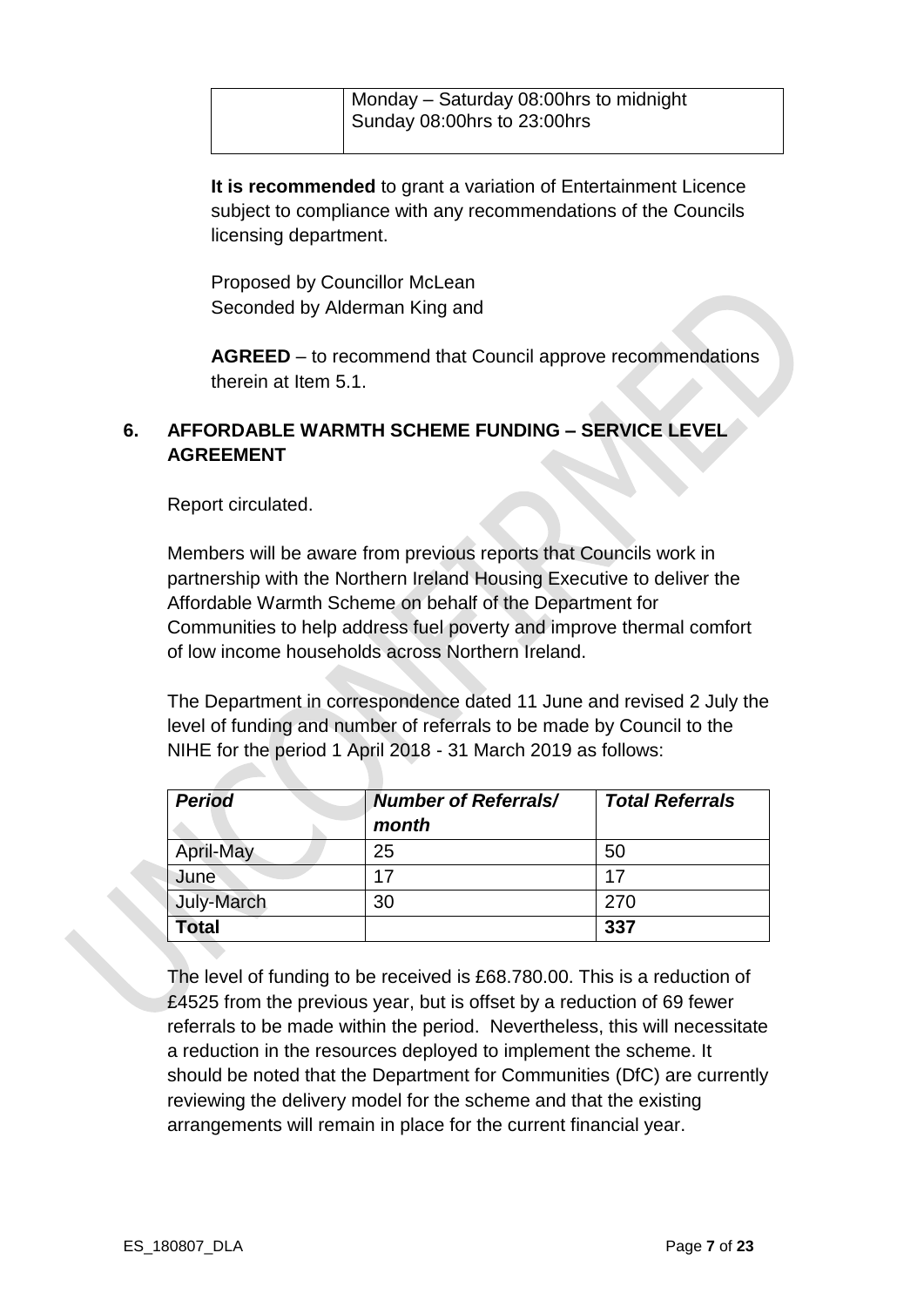The Department has also issued a revised Service level agreement (25 July) reflecting the number of referrals to be made and may be found at **Appendix 1** (previously circulated).

**It is recommended** that Council accept the level of funding offered and that approval be given to the Head of Health & Built Environment to sign and return the Service Level Agreement for the year 2018-2019.

\* Councillor MA McKillop arrived at the meeting at 7.10pm.

The Head of Health and Built Environment confirmed that there was still high interest in the scheme but reduced funding from the DfC necessitates a reduction in resources deployed. He also clarified that the average cost per household to implement the scheme was £4,500.

In response to a query from Alderman Cole the Head of Health and Built Environment informed Members that the DfC were currently reviewing how the scheme could be administered in 2019/20 and going forward, and would be putting their findings out to consultation.

Councillor Douglas arrived at the meeting at 7.12pm.

The Head of Health and Built Environment also clarified that the administration of the scheme for the current period would be by the address list provided by the University of Ulster taken in order of highest priority.

Councillor Knight-McQuillan raised concerns that some households were deemed not to be eligible for the scheme, as their DLA or PIP income had been taken into account. The Head of Health and built Environment informed Members that this would be included in a larger and wider consultation by DfC and any proposals would be brought back to Council.

Proposed by Alderman King Seconded by Alderman Cole and

**AGREED** - to recommend that Council accept the level of funding offered and that approval be given to the Head of Health & Built Environment to sign and return the Service Level Agreement for the year 2018-2019.

# **7. STREET NAME PLATES**

Report circulated.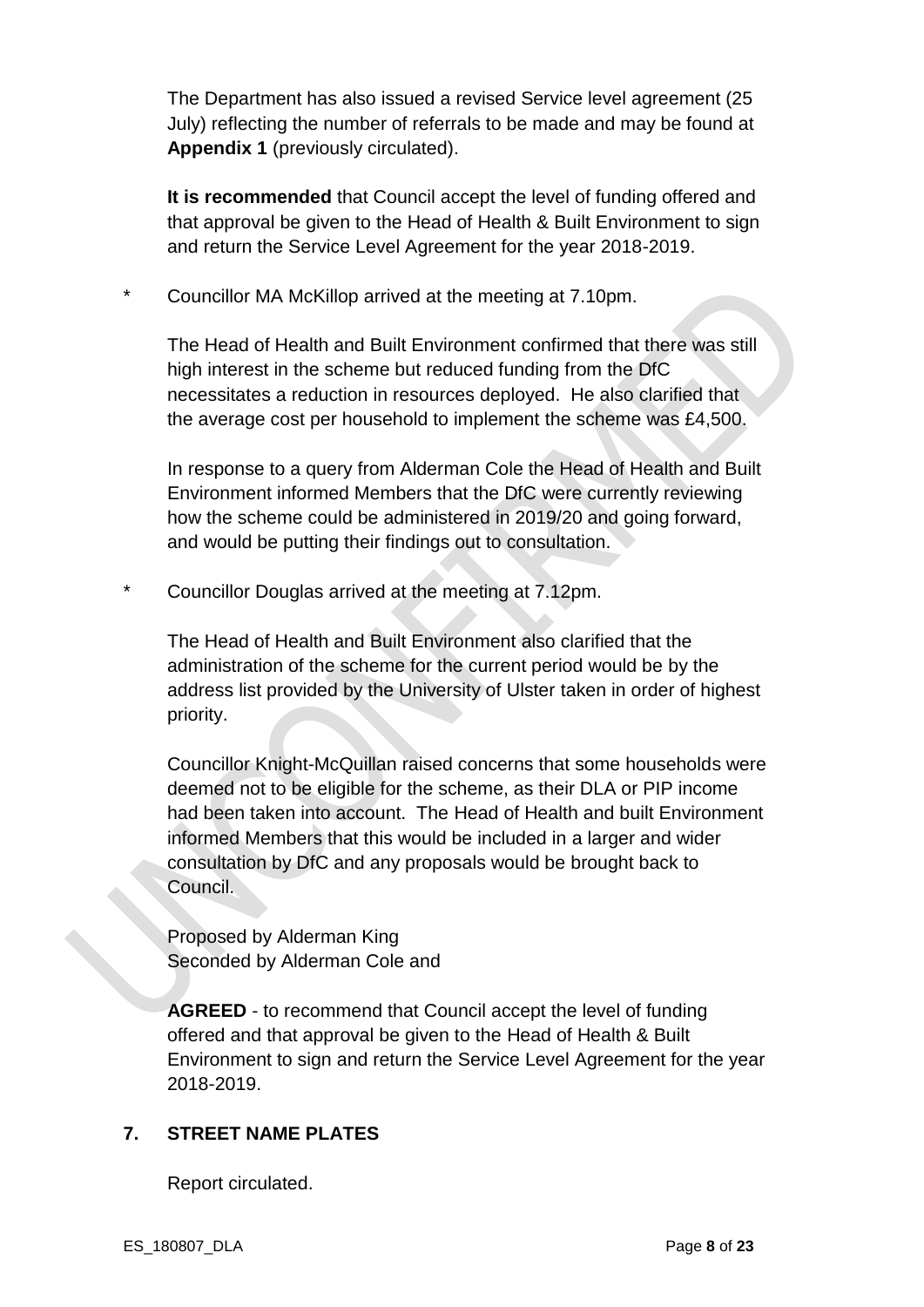Following a Notice of Motion at the Environmental Services Committee meeting on 1 May 2018, it was agreed that a report would be brought back with full costings to add townland names to all road and street signs across the Borough.

As well as the responsibility for street naming and postal numbering (The Local Government (Miscellaneous Provision) (NI) Order 1995), Council provide and erect street signage. Historically there has been variation in the approach by legacy councils to the type and layout of signs (e.g. black on white, white on black, border/no border etc.).

Limavady Borough Council introduced separate Townland name signs (**example A** in the appendix, previously circulated).

Council may wish to consider this approach throughout Causeway Coast & Glens Borough. Individual signs cost approximately £60 each (+ £40 to erect) depending on lettering. No official records exist on numbers but it is conceivable that there may be more than 10,000 street/road name plates in the borough. Cost to supply additional signage at each location would be in the region of £1million. Another option would be to replace the existing signs incorporating the townland name (**example B or C** in the appendix, previously circulated). This option would incur additional cost (approximately £30/sign) due to the increased number of characters on each sign, however, given the extensive number of road/street name signs and the cost of the signs, Council may want to consider a phased approach over say, 20 years.

Officers will also need to be given direction on design e.g. colour of lettering.

**It is recommended** that Council approve either:

#### **Option A**

The addition of townland name plates (example A) at each location at a cost of £100 each (total approximately £1million). This to be phased over, say, 20 years at an annual cost of £50,000.

or

### **Option B**

Replacement of existing signs to incorporate townland names (example B or C) at a cost of £130 each (total £1.3 million). This to be phased over, say, 20 years at an annual cost of £65,000.

Council continue to adhere to its existing policy on bilingual signs.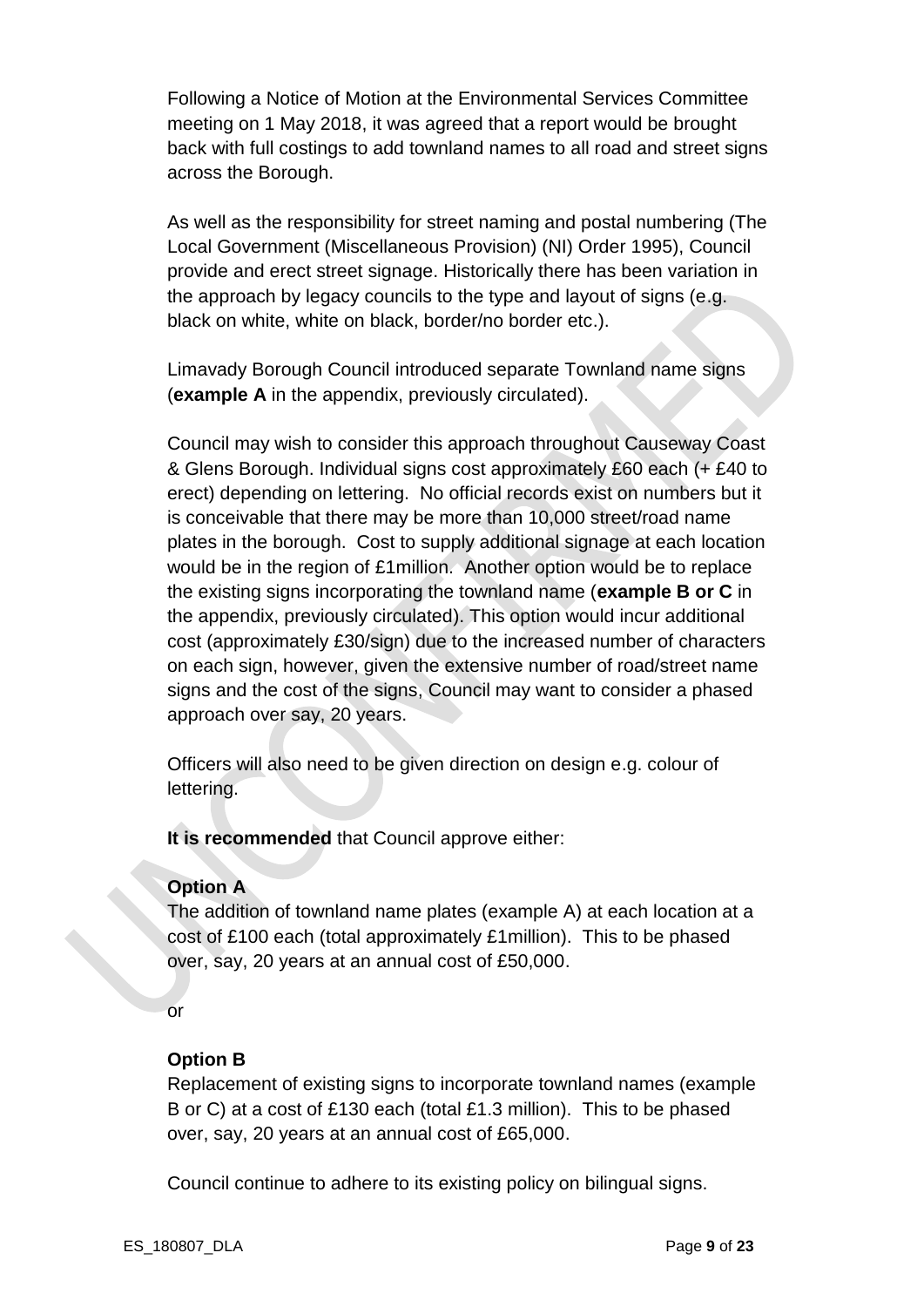In response to a query from Councillor Holmes the Director of Environmental Services clarified that the majority of road signs in Limavady had been replaced and Moyle and Ballymoney approximately 10%. Councillor Holmes felt that it may be more cost effective to go with Option A as there would be no need to replace signs already in existence. The Director of Environmental Services suggested that the replacement of signs, as and when they were needed was the most cost effective method of phasing in the Townland names and this could be added to the replacement sign at a marginal increase of £30/sign.

Councillor McLean agreed with this approach and proposed adding the Townland name to all road nameplate signs as and when they are required to be replaced using example C as the template for future road nameplate signage.

Proposed by Councillor McLean Seconded by Councillor Knight-McQuillan

- to recommend that Council add the Townland name to all road nameplate signs as and when they are required to be replaced using example C as the template for future road nameplate signage.

Councillor McLaughlin raised concerns over the timing of replacing the signs and suggested that Council waited until the rates had been agreed for 2019.

#### **Amendment**

Proposed by Councillor McLaughlin Seconded by Councillor Watton

- to recommend that Council defer the replacement of existing signs to incorporate townland names until after the rates had been set for 2019.

In response to Councillor MA McKillop's query in relation to bilingual townland names the Director of Environmental Services confirmed that Council will continue to adhere to its existing policy on bilingual signs which refers specifically to street names not Townland names.

The Director of Environmental Services informed Members that the colour of the Townland Name would be different to the existing signs and suggested that the Causeway Coast and Glens Borough Council colour be used. A sample sign would be brought back to Council before the new signs would be installed.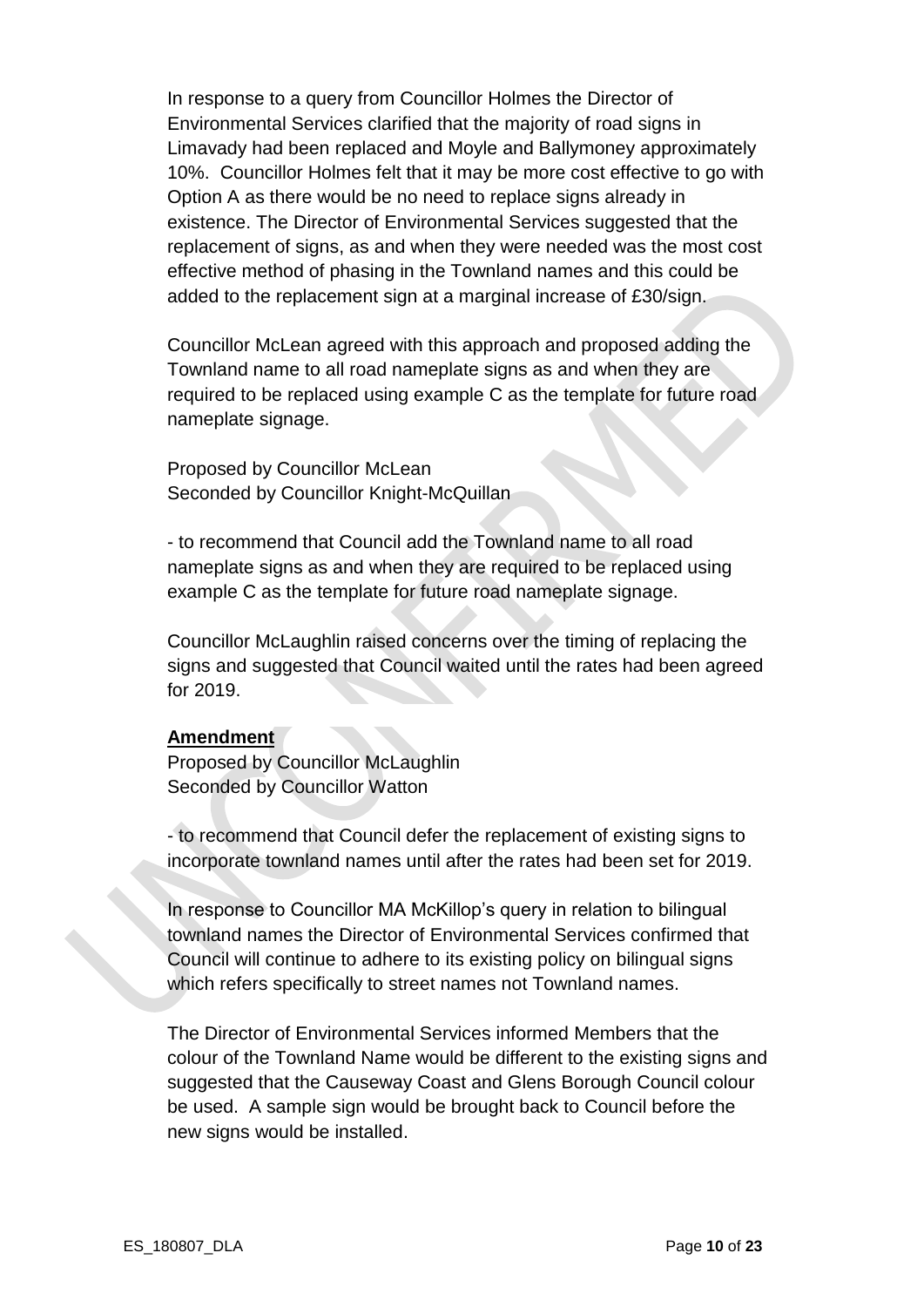The Chair put the **Amendment** to the Committee to vote, 2 Members voted for 10 Members voted against and 0 Members abstained. The Chair declared the amendment **lost**.

The Chair put the substantive **Motion** to the Committee to vote, 10 Members voted for 2 Members voted against and 0 Members abstained. The Chair declared the motion **carried**.

**AGREED** - to recommend that Council add the Townland name to all road nameplate signs as and when they are required to be replaced using example C as the template for future road nameplate signage.

### **8. AMUSEMENT PERMIT RENEWALS**

Information report circulated.

## **The Betting, Gaming, Lotteries and Amusements (NI Order 1985) Renewal of an Amusement Permit**

6 applications for renewal of an Amusement Permit have been received and processed during the report period.

The information report was noted.

## **9. APPROVAL OF PREMISES AS A LOCATION FOR CIVIL MARRIAGE MARRIAGE REGULATIONS (NI) 2003 THE MARRIAGE (NI) ORDER 2003**

Information report circulated.

# **Marriage Regulations (NI) 2003 The Marriage (NI) Order 2003**

2 applications for renewal as an approved place for Civil Marriage were received, acknowledged and processed during the report period.

The information report was noted.

### **10. APPROVAL OF PREMISES AS A LOCATION FOR CIVIL PARTNERSHIP**

Information report circulated.

**The Civil Partnership Regulation (NI) 2005 The Civil Partnership Act 2004**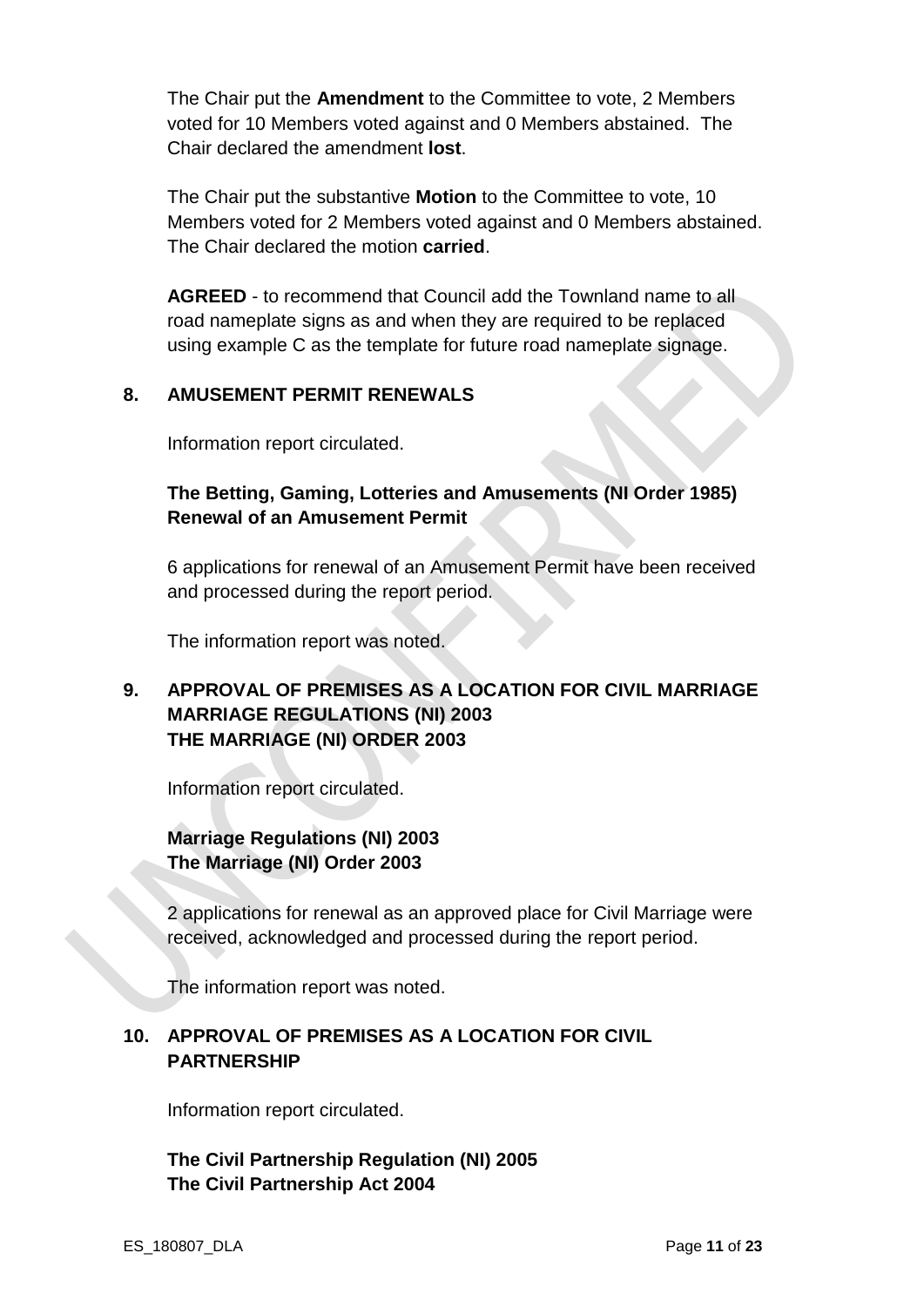2 applications for renewal as an approved place for Civil Partnership were received, acknowledged and processed during the report period.

The information report was noted.

#### **11. ENTERTAINMENT LICENCE RENEWALS**

Information report circulated.

#### **Local Government (Miscellaneous Provisions) (NI) Order 1985**

32 applications for an Entertainments Licence have been received, acknowledged and processed during the report period.

The information report was noted.

#### **12. LIQUOR LICENCES**

Information report circulated.

# **Licensing (Northern Ireland) Order 1996 Liquor Licence**

17 applications for grant, renewal, transfer or grant of an Occasional Intoxicating Liquor Licence have been received and acknowledged to Court Service during the report period.

The information report was noted.

### **13. PETROLEUM SPIRIT LICENCE RENEWALS**

Information report circulated.

# **Petroleum (Regulation) Acts 1929 and 1937 Petroleum Spirit Licences**

9 applications for renewals of Petroleum Spirit Licences have been received, acknowledged and processed during the report period.

The information report was noted.

### **14. PROHIBITIION OR RESTRICTION OF USE OF PUBLIC ROADS; SPECIAL EVENTS**

Information report circulated.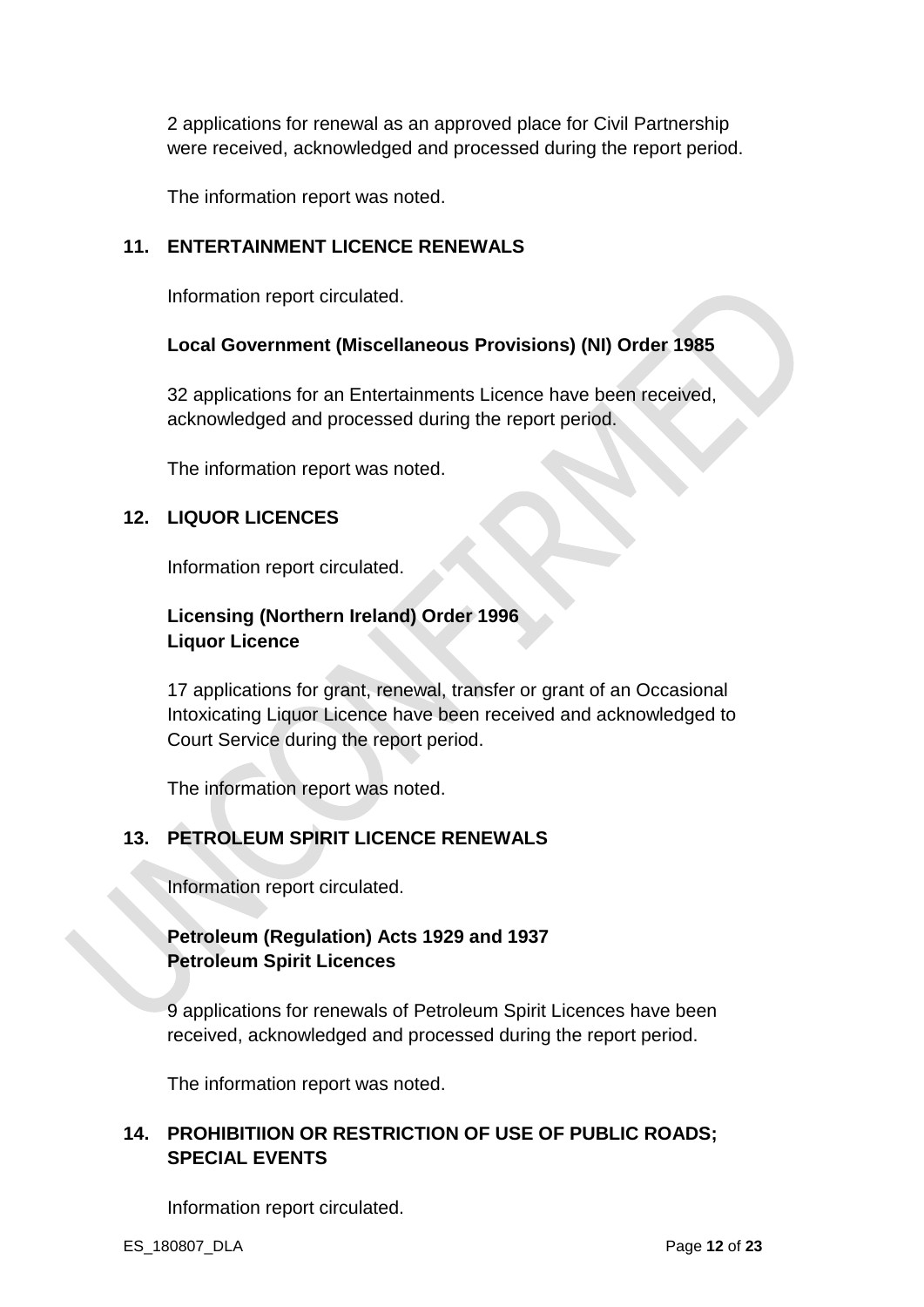### **Roads (Miscellaneous Provisions) Act Northern Ireland (2010)**

6 applications for a Road Closure/Restriction to facilitate a Special Event were received, acknowledged and processed during the period May, June and July.

Councillor Hunter requested that the date and time of the prohibition or restriction of use of public roads be included in future reports. This was noted.

The information report was noted.

# **15. LICENCES ISSUED UNDER DELEGATED AUTHORITY**

Information report circulated.

# **15.1 Local Government (Miscellaneous Provisions) (NI) Order 1985 Entertainment Licences**

2 premises were given an authorised grant of an Outdoor Entertainment Licence.

2 premises were given an authorised grant of an Annual Entertainment Licence.

1 premises was given an authorised grant of an Occasional Entertainment Licence.

# **15.2 The Caravan Act (NI) 1963**

1 premises was given an authorised grant for an extension to their Caravan Site Licence.

1 premises was given an authorised grant for a Caravan Site Licence.

### **15.3 Street Trading (NI) Act 2001**

1 application was given an authorised grant for Temporary Street Trading.

### **15.4 The Marriage (NI) Order 2003**

2 premises were given an authorised grant for Temporary Approval as a venue for Civil Marriage.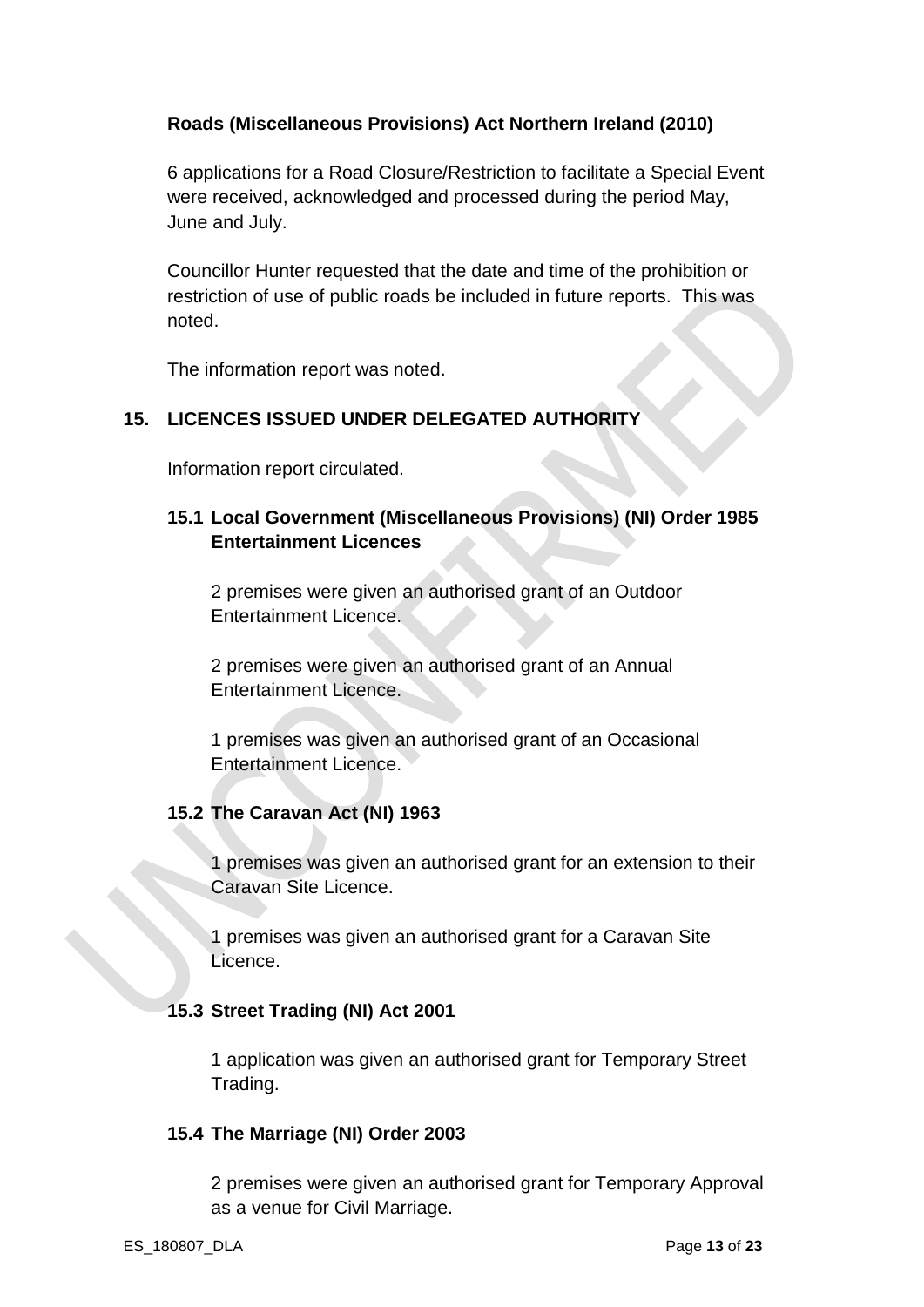1 premises was given an authorised grant for approval as a venue for Civil Marriage.

#### **15.5 The Civil Partnership Act 2004**

1 premises was given an authorised grant for Approval as a venue for Civil Partnerships.

The information report was noted.

# **16. CONSULTATION TO REVIEW THE CURRENT CRIMINAL LEGISLATION FRAMEWORK TO TACKLE ANTI-SOCIAL BEHAVIOUR (INCLUDING ON-STREET DRINKING)**

Information report circulated.

The purpose of this report is to update Council on the consultation to review the current criminal legislation framework to tackle anti-social behaviour (including on-street drinking) and to inform Members that a response was submitted on behalf of Council.

Within the (draft) Programme for Government there is a commitment to review Northern Ireland's legislative framework for helping to tackle antisocial behaviour. As a result, there has been ongoing examination of the developments in anti-social behaviour legislation and powers within other jurisdictions, to determine whether replicating such powers in a Northern Ireland context would be appropriate.

The consultation seeks the views from a range of stakeholders, including the police, Policing and Community Safety Partnerships, the Probation Board, the Department for Communities, the Public Prosecution Service, all District Councils, Northern Ireland Housing Executive, Housing Associations, the business community, organisations within the voluntary and community sector, and members of the public.

Consideration of any new or revised powers will be in the context of seeking to address anti-social behaviour and its effects, based on what is effective, proportionate and appropriate.

The proposals within the consultation document will undoubtedly give Councils and partner agencies stronger powers to deal with certain antisocial behaviour. Within the response it is asked what additional resources will be provided to council in order to effectively utilise these new powers available to council, in line with managing public expectation.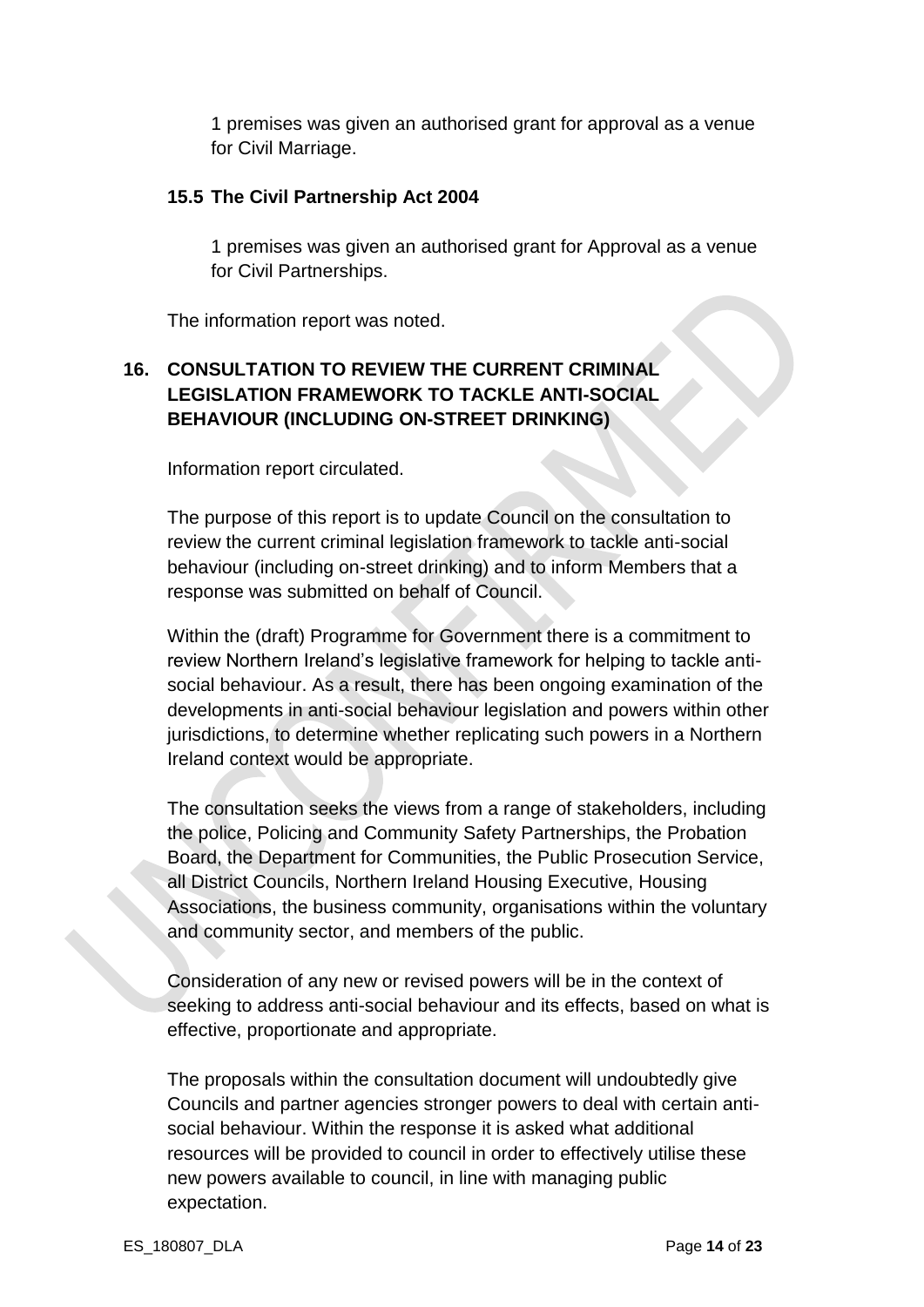The information report was noted.

#### **17. PUBLIC HEALTH AGENCY – CONFIRMATION OF FUNDING 2018-19**

Information report circulated.

Public Health Agency (North) have confirmed in correspondence dated 26 June 2018, the level of funding to ensure the continuation of existing contracts until 31 March 2019 in respect of the following services:-

Accident Prevention £45,070.96 Poverty Co-Ordinator £44,529.11 Energy Efficiency Advice £39,149.13

This represents a 1.66% increase on the previous year's funding.

A delivery work plan has been agreed for each of the service areas with the funders. All other terms and conditions of the contracts remain unchanged.

In addition, funding to the value of £20,798.24 is to be made directly to Council from the agency to support a number of food poverty projects, such as Cooking with Toddlers, Batch Cooking and Grow Your Own programmes and to include the support of Causeway Food Forum and Warm Homes group to continue to address food and fuel poverty issues. Previously this funding was paid to Mid and East Antrim Borough Council and claimed through joint working arrangements.

The information report was noted.

### **18. CONCESSIONARY TRADING WITHIN COUNCIL ESTATE**

Information report circulated.

In February 2018 Council placed a public advertisement inviting applications to take part in a public auction for the right to sell ice cream, and other concessions at the following locations for a period of three years from 1 April 2018.

| Location                             | <b>Concessionary Trading</b> |
|--------------------------------------|------------------------------|
| <b>East Strand Car Park Portrush</b> | Ice Cream & Hot Donuts with  |
| (excluding NW200 & Air Show          | Tea/Coffee                   |
| weekend)                             |                              |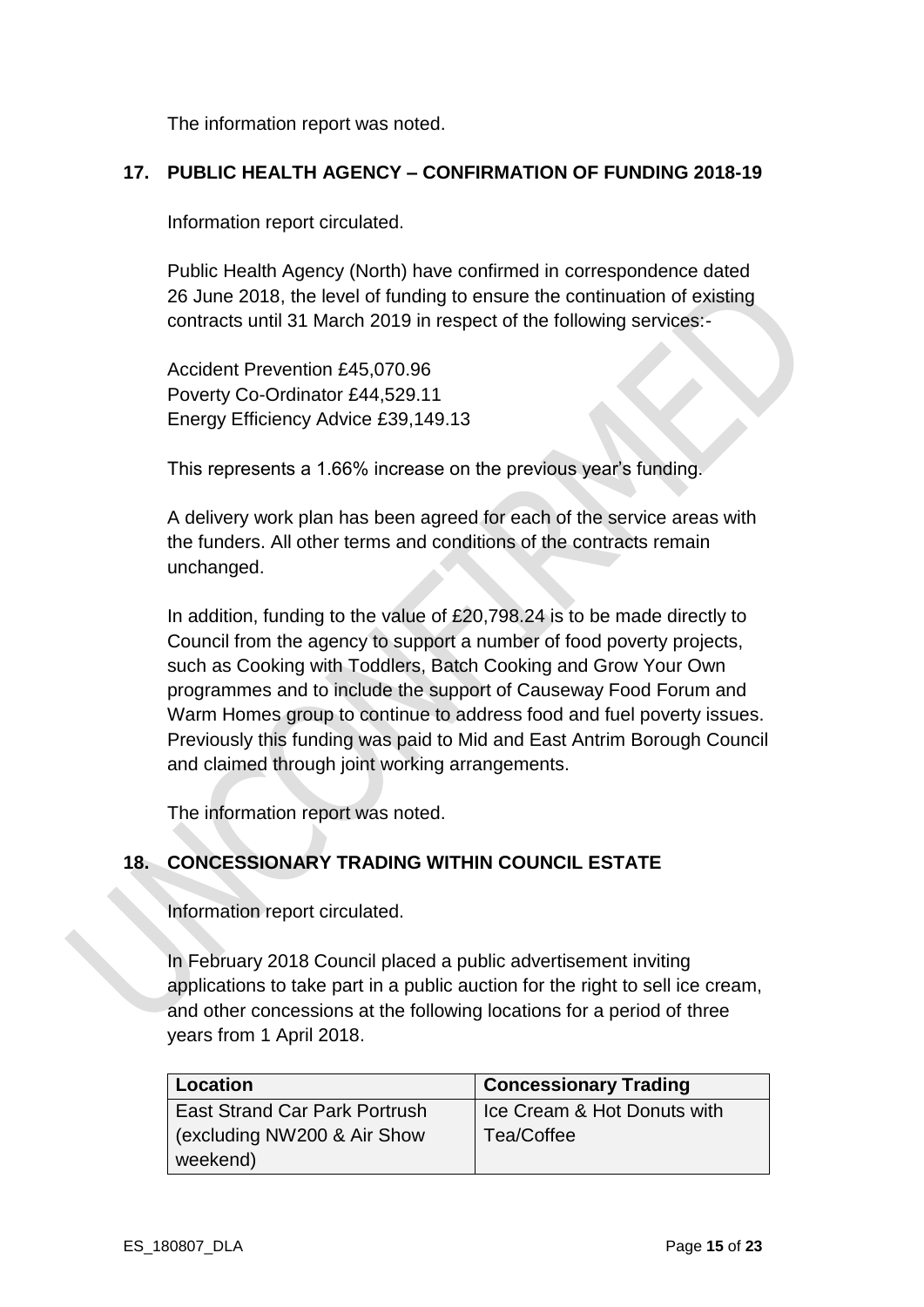| West Bay Car Park Portrush                | Ice Cream & Mobile Coffee    |
|-------------------------------------------|------------------------------|
| (excluding NW200)                         |                              |
| <b>Whiterocks Car Park Portrush</b>       | Ice Cream                    |
| Promenade Car Park, Castlerock            | Ice Cream                    |
| (Street Trading Licence required)         |                              |
| The Beach, Downhill                       | Ice Cream & Mobile Coffee    |
| Magheracross Car Park, Portrush,          | Ice Cream & Mobile Coffee    |
| (excluding any concert)                   |                              |
| Garron Road Car Park, Glenariffe          | Ice Cream                    |
| Legge Green Car Park, Cushendall          | Ice Cream                    |
| Pier Yard Car Park, Ballycastle           | Ice Cream                    |
| Quay Road Car Park, Ballycastle           | Ice Cream                    |
| (excluding both days of Lammas            |                              |
| Fair)                                     |                              |
| <b>Ballintoy Harbour</b>                  | Photography                  |
| Waterford Slip, Cushendall                | Ice Cream & Hot Food         |
| (excluding Cushendall Fair -              |                              |
| Easter Monday & Tuesday and               |                              |
| 12 <sup>th</sup> & 13 <sup>th</sup> July) |                              |
| Portaneevy Car Park, Ballintoy            | Ice Cream & Hot Food         |
| <b>Ballycastle Sea Front (excluding</b>   | <b>Children's Amusements</b> |
| both days of Lammas Fair)                 |                              |
| <b>Riada Stadium</b>                      | <b>Hot Food</b>              |
| <b>Benone Beach</b>                       | Ice Cream                    |
| Diversity Car Park at Flowerfields        | Ice Cream                    |
| Art Centre, Portstewart                   |                              |
| Agnew's Field Car Park,                   | Mobile Tea/Coffee            |
| Cushendall                                |                              |
| Megaw Play Park, Ballymoney               | Ice Cream                    |

The auction took place on Friday 23 March 2018 in the Council offices, 66 Portstewart Road, Coleraine, when 19 vendors, who met the specified criteria, were permitted to take part in the auction. Applicants were provided with revised terms and conditions and special conditions were also highlighted by the auctioneer prior to the auction.

A total of £62,894 was raised through the auction.

The information report was noted.

# **19. MATTERS FOR REPORTING TO PARTNERSHIP PANEL (LOCAL GOVERNMENT SIDE)**

There were no matters to report.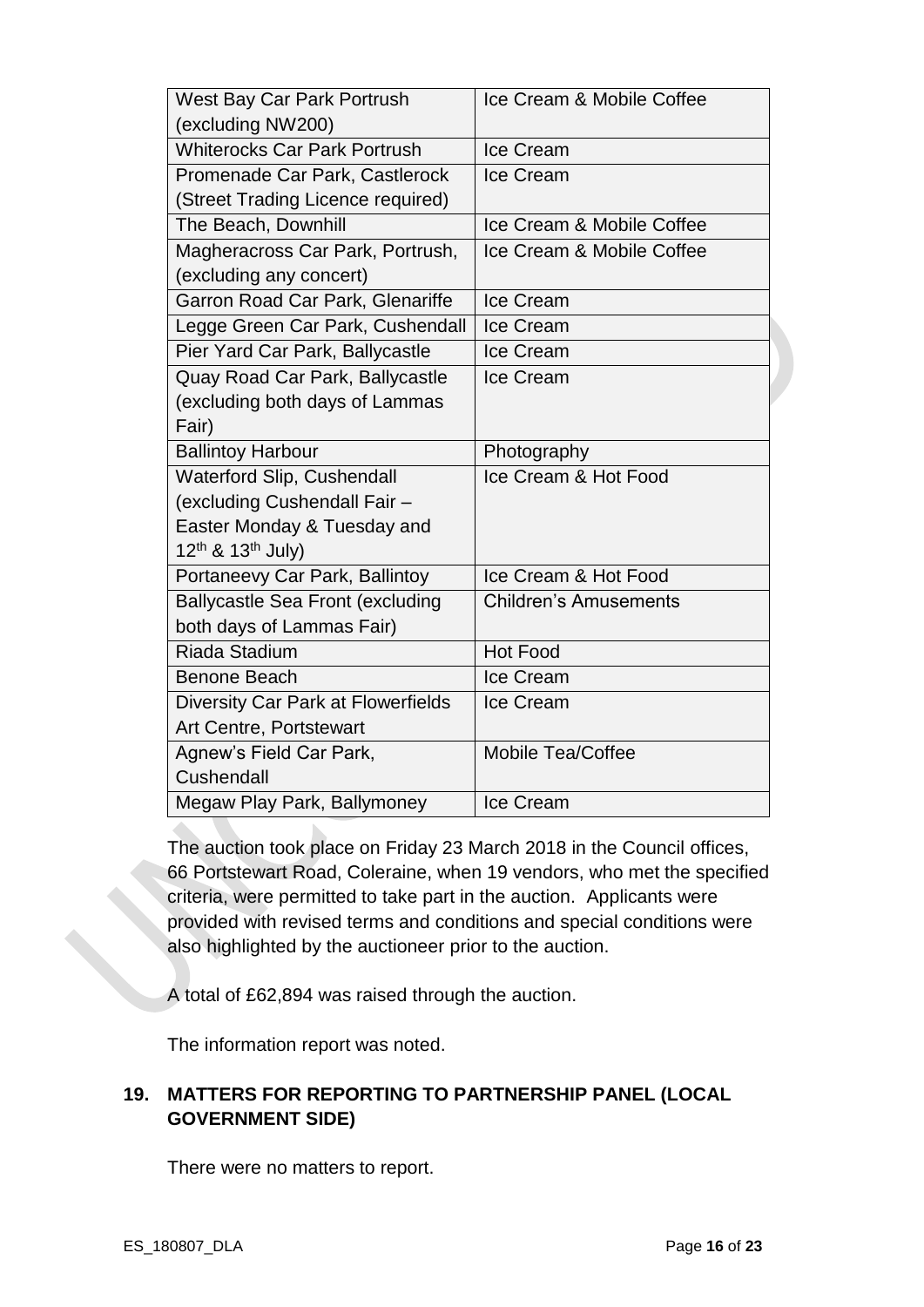#### **20. CORRESPONDENCE**

There was no correspondence.

# **21. NOTICE OF MOTION PROPOSED BY COUNCILLOR A MULHOLLAND, SECONDED BY COUNCILLOR MA MCKILLOP (REF: CM 180522)**

Councillor A Mulholland spoke in support of her Notice of Motion and proposed it accordingly.

*'That Council supports the need to not only reduce the amount of plastic wastage within our Borough, but to challenge our reliance on plastic and in particular the amount of plastic that ends up as marine litter polluting our beautiful coastlines and in so doing promotes the use of eco-friendly alternatives across the Borough'.* 

Councillor Mulholland read out a prepared statement.

*'As a Council we have huge role to play in promoting Plastic Free Communities and we should be promoting any ventures and community lead initiatives in our area.*

- *We need to support plastic free initiatives and the community groups working on them in our area.*
- *We need to encourage schools, businesses, community groups and individuals to get involved.*
- *We need to demonstrate leadership and examine the options available to become a Plastic Free Council.*

*For wildlife, it can be deadly. Plastic can entangle, injure and drown animals; it can also be mistaken for food and starve animals to death by blocking their digestive systems.*

*For us humans it's not looking good either. At risk are our wild spaces and oxygen supply as well as our health. The chemicals that plastics leach into seawater have been linked to endocrine disruption and some cancers.*

*With 1 in 3 fish caught for human consumption now containing plastic, it's no longer a question of if there is plastic in our seafood, but how bad exactly that contamination is for us.*

*The majority of the plastic pollution our volunteers find on beaches are avoidable, single-use items; straws, stirrers, plastic bottles, plastic bags,*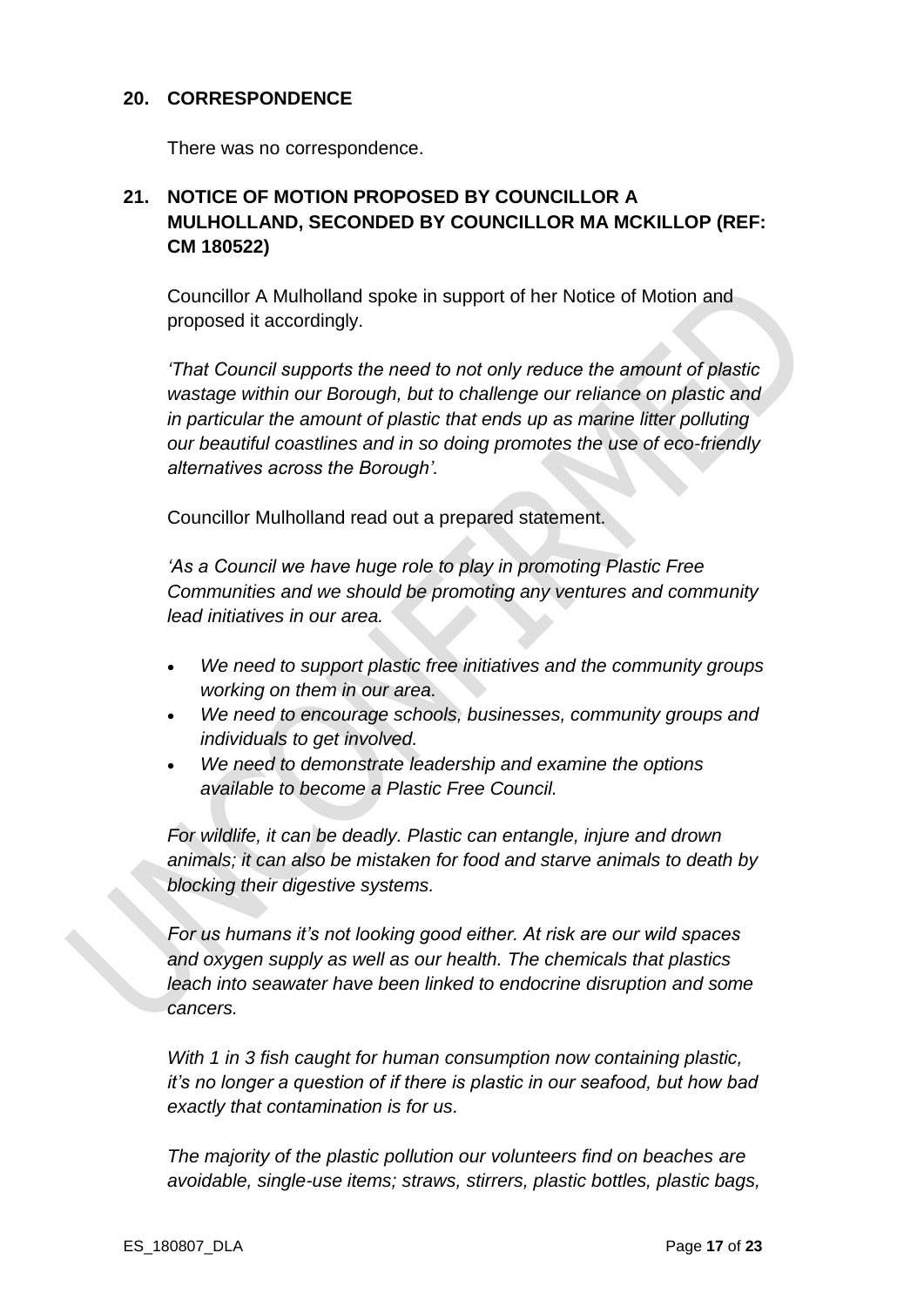*disposable lighters, plastic cotton bud sticks, condiment sachets and more.*

*These all have an upstream solution to prevent their presence on our beaches and in our oceans. This is what we should aim to do collectively it is only by uniting individuals, schools, businesses, community groups and ourselves as a local Council can we take the action that is necessary to rid our communities of single-use plastics.*

*I propose that this Council needs to be more proactive on managing the use of plastic in-house as well as focusing on tourism around this issue and also to encourage local business to do the same, including local events organisers, After the recent North West 200 event, it was brought to my attention by a local resident from Portstewart that cable ties had been strewn across the golf course after advertising, poster materials had been taken. This is totally unacceptable and sets a bad example for others to follow if it is not addressed. Everyone has a role to play in this and Council has to be seen to be taking the lead. I believe we can work collaboratively to ensure that our community understands the issues and sees a clear role for everyone in taking action. Plastic, its overuse and our attitudes to how we dispose of it, is something which should concern us all. The problems are all around us and we aren't really aware of the full extent of the impacts plastic will have on us and the planet we share. So let's begin by encouraging each other, friends, families, businesses, schools and other organisations to take action. It's about making a start and recognising that while plastic has a role in our lives we can still reduce or eliminate single use plastics such as disposable coffee cups, straws, water bottles and wipes. This is a very important first step.'*

The seconder, Councillor MA McKillop, read out a prepared statement on single use plastic.

*'Single use plastic items are abundant in today's society. The majority of this ends up as unrecycled waste littering our land and oceans. Our North Coast is a significant region within Northern Ireland, attracting tens of thousands of visitors annually as well as being home to approximately 140,000 people some of whom have chosen to live here because of the natural environment. We need to help save our environment for our children and their children. One of the most worrying facts is that the majority of single use plastic bottles end up in landfill, litter or in our seas and waterways. Plastic is now part of the food chain as it is being consumed by fish which we in turn eat. By 2050, there will be more plastic than fish by weight in our marine environment. One of the interesting figures to emerge is that 700,000 single use plastic bottles are littered every day in the UK. This means Causeway Coast and Glens fraction is about 1,400. The question then arises as to why this many*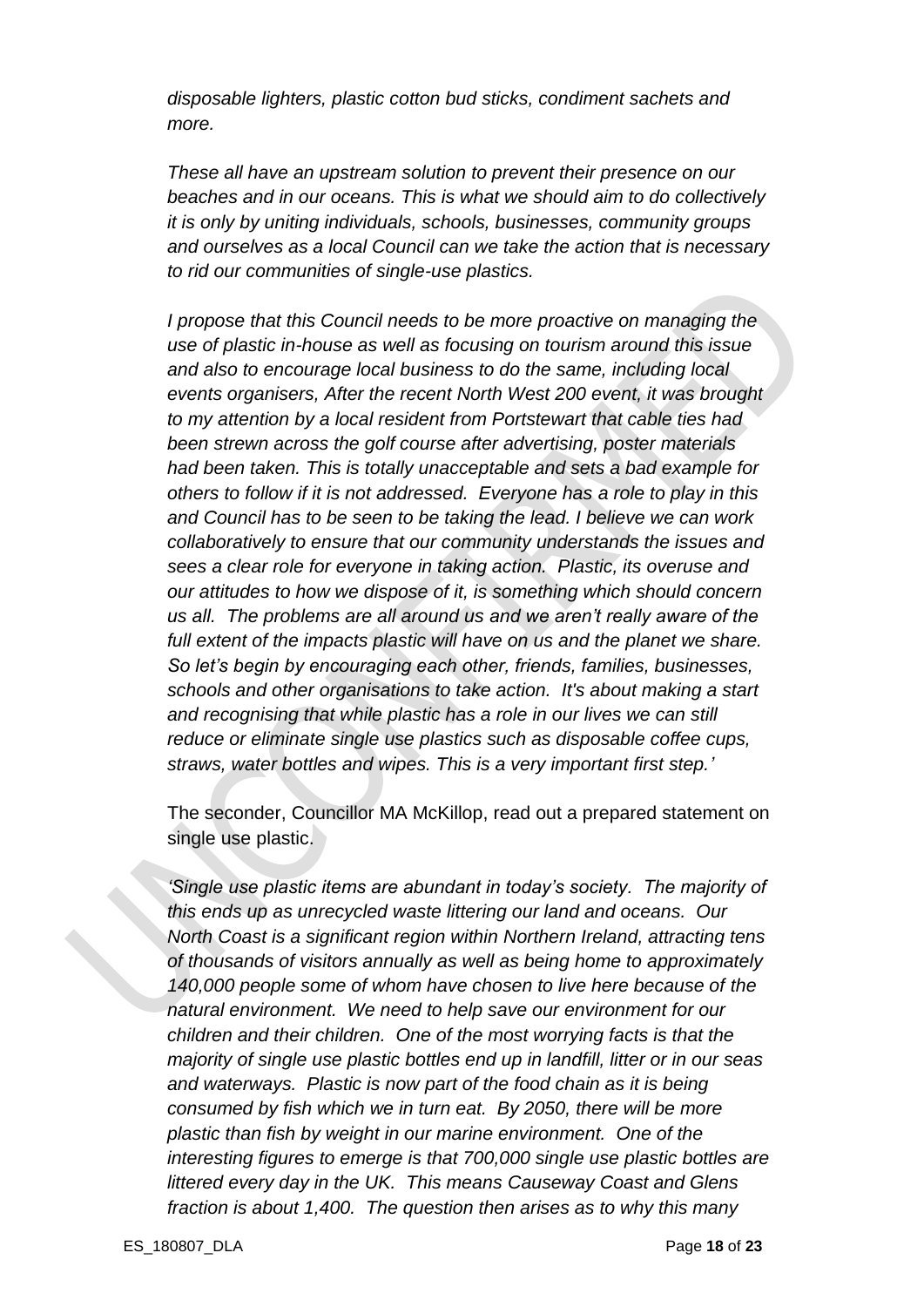*bottles end up as litter in the first place rather than being recycled and why are we buying so many bottled drinks when tap water can meet our needs.*

*We already welcome a scheme to encourage visitors and residents across Causeway Coast and Glens Borough Council area to refill plastic drinks bottles or use reusable bottles. This has been promoted by Causeway Coast and Glens Borough Council in association with Cloughmills Community Action Team with support from the Children's Health Fund.* 

*There are two aspects to the scheme, educational or informational and practical:*

- *Ensuring everyone is aware of the facts around water and plastic bottles.*
- *Having places where bottles can be refilled.*

*Let's encourage others to do the same.'*

Alderman Cole stated that Council needed to address the issue of plastic pollution and should take more of a lead on the wanton use of plastic. Council should be looking at ways to discourage fast food outlets using polystyrene containers and persuade them to use bio gradable containers instead.

Councillor McLean stated that the public needed to be educated and encouraged to take their litter home from organised events. Councillor Wilson concurred.

- Alderman Finlay relinquished the Chair at 7.45pm.
	- Councillor Hunter assumed the Chair at 7.45pm.

It was **AGREED** that the Recycling and Resources Officers would attend the next Environmental Services Committee meeting to take Members through the different projects currently in progress and those steps Council plan to take for the future.

### **MOTION TO PROCEED 'IN COMMITTEE'**

Proposed by Alderman Cole Seconded by Alderman Campbell and

**AGREED** - that the Committee proceed to conduct the following business 'In Committee'.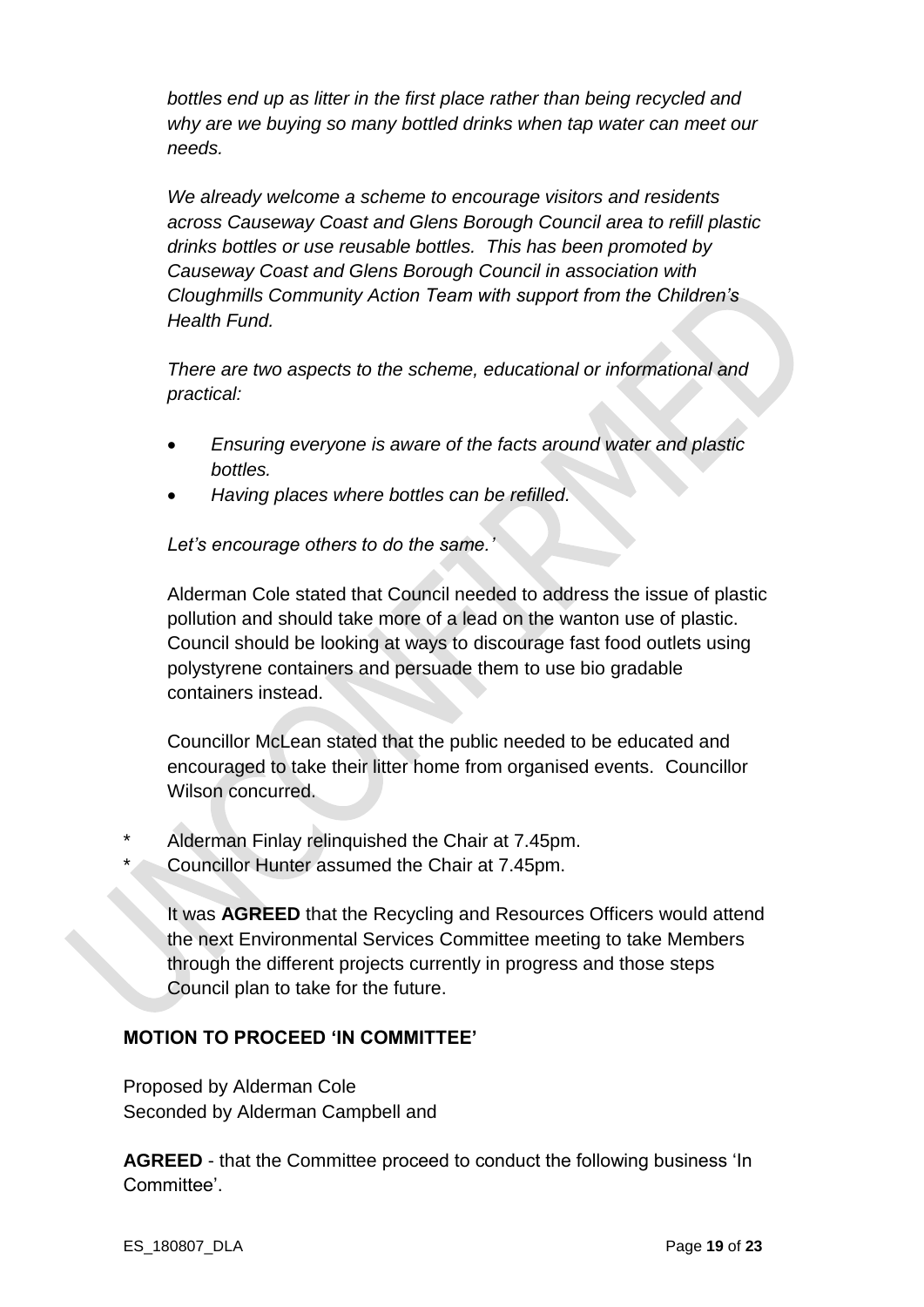\* Press left the meeting at 7.50pm.

# **22. STANDBY FIXED GENERATOR INSTALLATION – CLOONAVIN AND MOBILE GENERATOR FOR BUSINESS CONTINUITY & EMERGENCY RESPONSE TO SERVE OTHER COUNCIL FACILITIES**

Confidential report circulated.

The Director of Environmental Services informed Members that further information had been received and requested that this item be withdrawn from the agenda to review the papers.

**AGREED** - that this item be withdrawn from the Agenda for further review of additional information.

### **23. CAR PARK SERVICE DELIVERY 2019-2022**

Confidential report circulated.

All Councils in Northern Ireland are currently contracted to the DfI for the delivery of parking management services for off street car parks inclusive of TA enforcement, PCN processing and debt recovery. This contract commenced in 2015 following the Transfer of Functions, with an initial contract period running through to October 2019. As part of ongoing discussions, DfI asked Councils to decide if they wished to extend this contract for a further three years through to 2022.

In order to ensure that Members within Causeway Coast and Glens Borough Council made an informed decision to assess if the DfI contract represented good value in terms of quality of service of cost, officers carried out an independent procurement process to establish the market rate with regards to the service.

The tender specification and associated documents were prepared during March and April, and the final tender documents were issued via OJEU in May, with a tender response deadline of 18 June.

A total of two tenders were received, these were subsequently assessed by the tender evaluation team of 3 staff.

Based on the evidence provided by the tender exercise **it is recommended** that the Environmental Services Committee approve to proceed to award the delivery of our car parks to CPS for the provision of off street parking services for a period of 3yrs, commencing November 1 st 2019.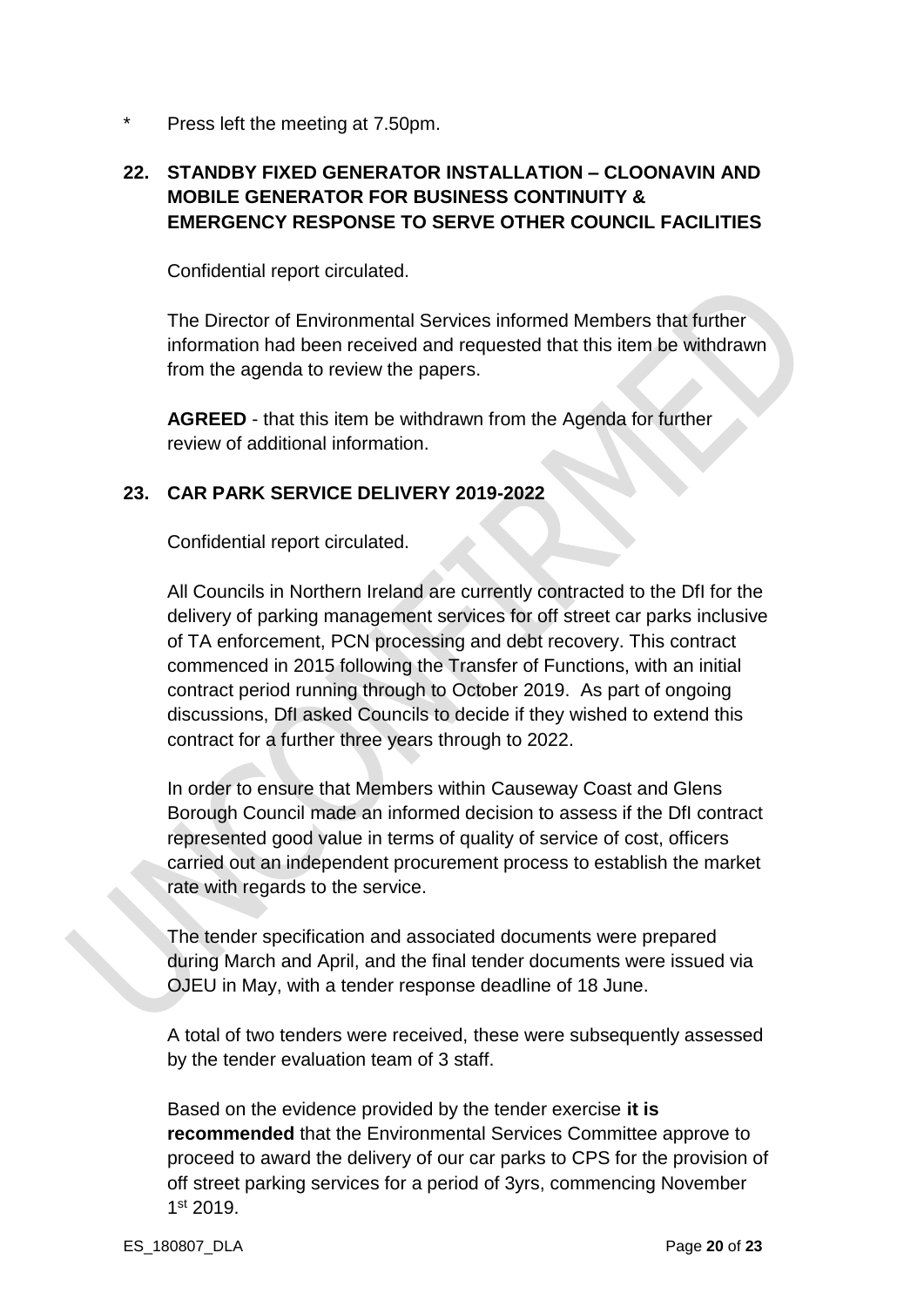Upon successful execution of this contract an option is available to extend the contract for a further two periods of two years. Thus, in total the contract would be for 3 years initially  $+ 2$  years  $+ 2$  years.

The Head of Capital Works, Energy and Infrastructure provided Members with overhead slides.

Councillor Wilson left the meeting at 8.05pm.

Discussion took place on staffing and contracts, rights of employment, uniforms, a flexible contract, clear signage distinguishing Council car parks from private car parks and multi-storey car parks.

Discussion also ensued around methods for car park charges including automation, 'Park Mobile' and the installation of cameras.

The Director of Environmental Services to bring back a report on the Market Yard project when all details have been received.

Proposed by Councillor Holmes Seconded by Councillor Hunter and

**AGREED** - based on the evidence provided by the tender exercise to recommend that Council approve to proceed to award the delivery of our car parks to CPS for the provision of off street parking services for a period of 3yrs, commencing November 1st 2019.

Upon successful execution of this contract an option is available to extend the contract for a further two periods of two years. Thus, in total the contract would be for 3 years initially  $+ 2$  years  $+ 2$  years.

Councillor A Mulholland left the meeting at 8.20pm.

#### **24. NORTH WEST REGION WASTE MANAGEMENT GROUP JOINT COMMTTEE MINUTES**

Confidential information report circulated.

The undernoted minutes from the North West Region Waste Management Group are included in Appendix 1 (previously circulated):-

- Minutes of Joint Committee meeting dated 15<sup>th</sup> November 2017
- Minutes of Joint Committee meeting dated 12<sup>th</sup> December 2017
- Minutes of Joint Committee meeting dated 14<sup>th</sup> February 2018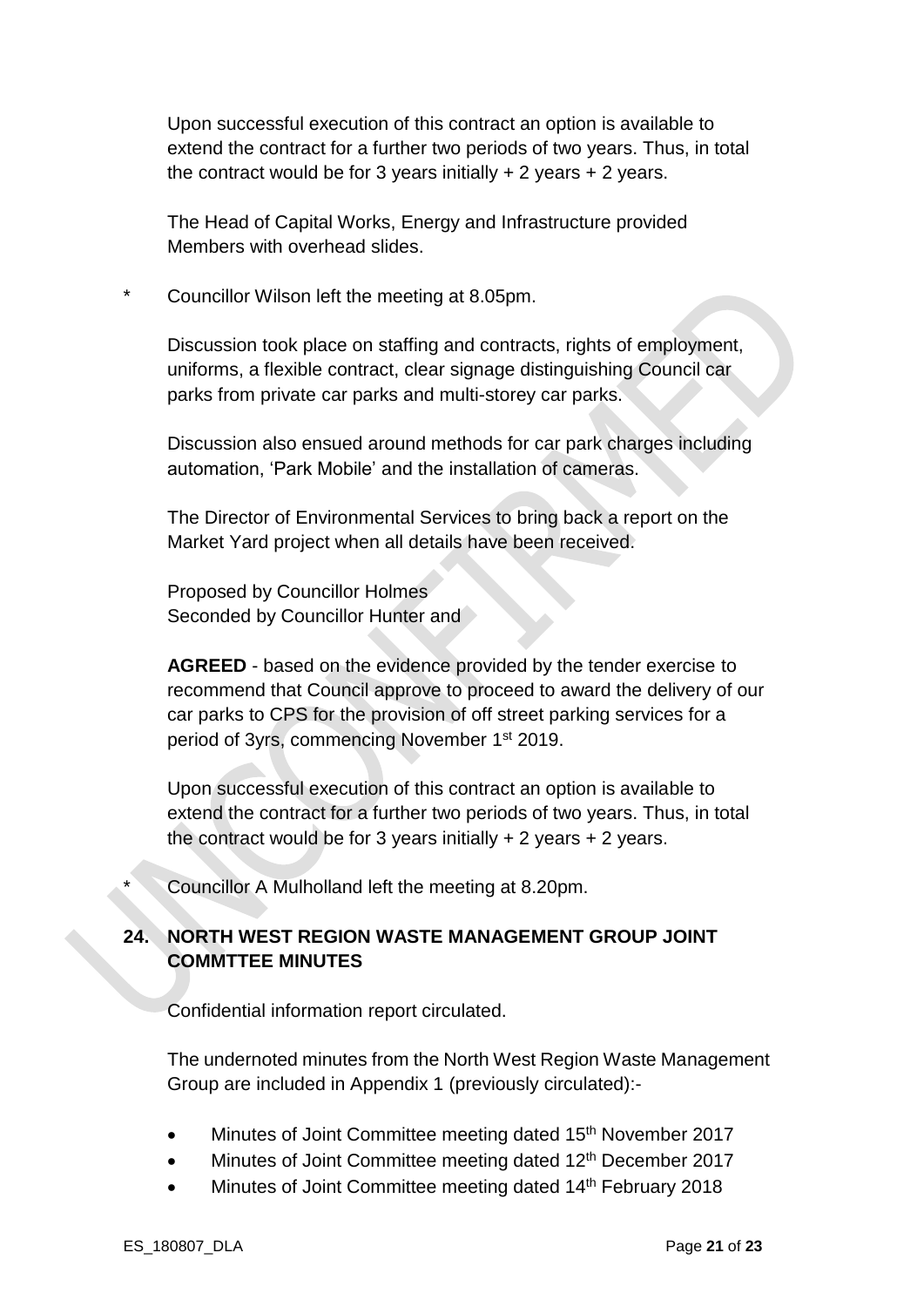- Minutes of Joint Committee meeting dated 14<sup>th</sup> March 2018
- Minutes of Joint Committee meeting dated 24<sup>th</sup> April 2018

The confidential information report was noted.

#### **25. UPDATE ON LANDS AT DRUMADUFF ROAD, LIMAVADY**

Confidential information report circulated.

Alderman King left the meeting at 8.30pm.

In June 2016 Council authorised proposals to purchase a parcel of land from a number of individual owners at Drumaduff Road, Limavady adjacent to the former Limavady landfill site.

Given that the value of the lands being purchased lay in their collective contribution to the engineering solution to the formal closure and capping of the landfill site combined with the fact that there were multiple land owners it was important that council ensured that all the strategic plots legally transferred in a co-ordinated manner.

The confidential information report was noted.

#### **MOTION TO PROCEED 'IN PUBLIC'**

Proposed by Councillor Knight-McQuillan Seconded by Councillor Hunter and

**AGREED –** that the Committee proceed to conduct the following business 'In Public'.

### **26. ANY OTHER RELEVANT BUSINESS (NOTIFIED IN ACCORDANCE WITH STANDING ORDER 12 (o))**

There was no other relevant business.

Councillor McLaughlin requested to speak on Item 25 – Update on Lands at Drumaduff Road, Limavady (this was an In Committee item).

#### **MOTION TO PROCEED 'IN COMMITTEE'**

Proposed by Councillor McLean Seconded by Councillor Knight-McQuillan